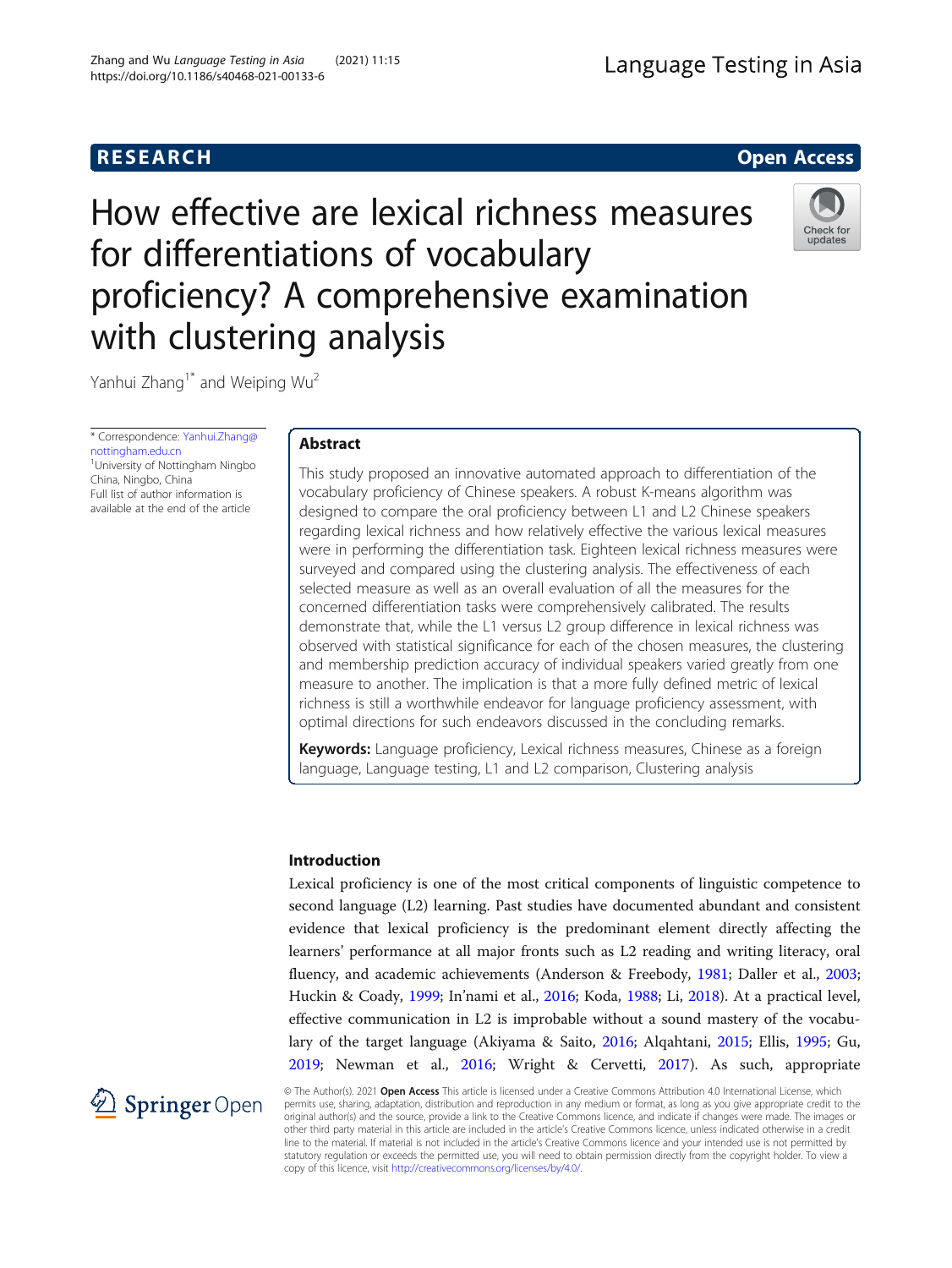measurement of lexical proficiency has been a meaningful quest to enhance the effectiveness and efficiency of L2 education in general.

Traditionally, researchers rely more on experimental approaches for discerning the nativeness or non-nativeness of lexical productions, whereas corpus-based numerical analysis is rarely seen on a large scale. Apart from the notion that human judgment is, by default, most accurate, an apparent reason causing the rare use of numerical analysis is the lack of a sufficiently calibrated corpus of L2 speakers (for the case of spoken language). A well-contrasted spoken corpus of Mandarin Chinese is exceptionally scarce, due to—among other reasons—the smaller number of Chinese as foreign language (CFL) learners relative to that of English as the second language (ESL) learners (despite growing popularity in Chinese in recent years) as well as the high technical (e.g., segmentation for non-alphabetic languages) and financial cost for constructing such a corpus. This is in spite of the existence of several influential online resources such as Beijing Mandarin Spoken Corpora (BJKY, developed by Beijing Language and Culture University), for instance, because to be applicable to specific aspects of second language acquisition (SLA), such as the lexical knowledge differentiation concerned in the current study, it is best for the corpus to have related latent variables embedded in the design in the first place. Further discussions on challenges surrounding the construction of a spoken corpus of Mandarin Chinese can be found in Xiao et al. [\(2004\)](#page-18-0), for instance.

One of the more theoretical reasons leading to a heavy reliance on experimental approaches and human judgment instead of systematic and quantitative computations in lexical-related research is the ambiguity surrounding the measurement of lexical proficiency. A clear-cut definition is still missing: the term 'lexical proficiency' refers to vocabulary size, the depth of word knowledge, and the degree of sophistication of word use (Crossley et al., [2011\)](#page-16-0). A survey of existing studies, where lexical proficiency is measured quantitatively, shows that lexical richness (LR) is most widely used, both conceptually and practically, for research along the lines of the current study, although the measurement of LR has proven quite an open problem in its own right (Jarvis, [2013](#page-17-0); Malvern et al., [2004;](#page-17-0) Tweedie & Baayen, [1998](#page-17-0)). Although some earlier studies (Connor, [1984](#page-16-0); Reynolds, [1995\)](#page-17-0) suggest that quantitative LR parameters are not effective enough to predict L2 proficiency in general, many recent studies have proved otherwise. For instance, Ellis [\(2009](#page-16-0)) demonstrated that LR is a valuable tool to help SLA researchers to analyze the effectiveness of different task designs and learning strategies. Déogratias' [\(2011](#page-16-0)) conclusion that lexical competence is embodied mainly in LR and hence constitutes a reliable predictor of L2 proficiency implies that L2 instruction and proficiency tests should place great emphasis on lexical knowledge. Using the speech data of ESL learners with diversified L1 backgrounds, Crossley et al. [\(2011](#page-16-0)) has shown that LR measures (particularly D) are highly predictive of the speaker's proficiencies, rated by native human raters; altogether, LR accounts for about 45% of the total variance in human ratings. As a further example, similar LR measures were used by Bosker et al. ([2014\)](#page-16-0) to differentiate the native and nonnative German speakers. In addition to serving as an immediate indicator of various dimensions of lexical proficiency, LR often provides information upon which other advanced discourse constructs, such as word sense, word networks, and cohesion, are founded.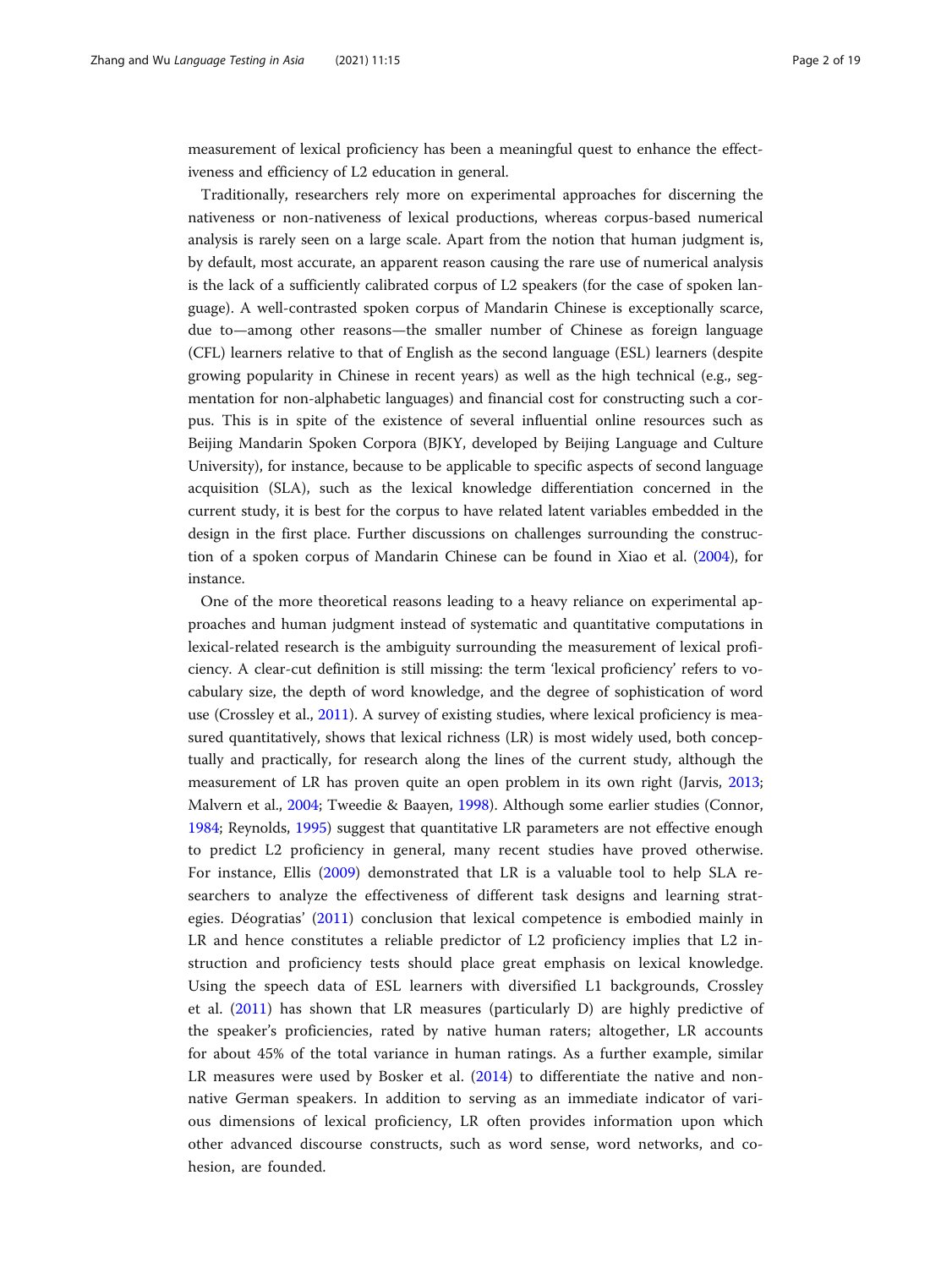<span id="page-2-0"></span>The main purpose of the current study is to quantify the LR differences between CFL learners and native Chinese speakers based on a full range of LR measures that have been proven relevant in one way or another. Analytically, the research addresses the question of whether or not any of the quantitative measures such as RootTTR (Guiraud, [1960\)](#page-17-0) or D (Malvern & Richards, [1997\)](#page-17-0), on its own or collectively, can be reliably used to predict the nativeness versus non-nativeness of a given individual based on their transcribed spoken texts. Lastly, the relative effectiveness of the selected LR indices is evaluated in terms of the goodness of clustering and classification accuracy for the L1 versus L2 differentiation task. The data for the study is a digitized spoken corpus of CFL learners and native Chinese speakers. A detailed introduction of the corpus will be provided as part of this paper's "Research method" section. The Computerized Language Analysis Program (CLAN) generates the raw frequency information of each text based on which the subsequent LR analysis can be carried out. CLAN is an analytical tool, freely downloadable via the link at the Child Language Data Exchange System (CHILDES), which is increasingly recognized and used by researchers in many domains, including SLA and corpus linguistics (MacWhinney, [2007](#page-17-0)). The classification technique applied in the current study is K-means clustering, whose application in applied linguistics can be found in Kaufman and Rousseeuw [\(1990\)](#page-17-0), Sultana ([2019\)](#page-17-0), and Golshaie [\(2016\)](#page-17-0), for instance.

Although research using LR measures to fathom and foster lexical proficiency has been increasing, most of them involve EFL. To the best of our knowledge, this is the first systematic study of LR-based lexical proficiency differentiation concerning L1 and L2 Chinese speakers at a large corpus level (average tokens of 2000+ characters per text). Given the vast difference between English and Chinese (e.g., morphologically, syntactically, word networks), it is a reasonable and effort-worthy quest to test against a Chinese corpus the empirical findings involving the LR measuring of lexical proficiencies. The significance of the current study is not only that it validates various LR measurements using a corpus-based approach, but also that—by pinpointing the lexical weakness of CFL learners with a statistically-tested global picture—it could lead to the potential improvement of the overall CFL learning effectiveness with more focused instructional strategies.

The rest of the paper unfolds as follows: the "Measures for quantifying lexical richness" section overviews the range of LR measures to be investigated in the current study grouped according to how the frequency information is used to define such measures. The "Research method" section outlines the methodological steps of the current study, where the description of the corpus is focused on highlighting the distinctive features of Chinese text processing. The "Results" section provides the clustering analysis results together with the goodness of fit comparisons for each group of LR measures; subsequently, the conclusion of the overall efficacy of all the measures is presented. The paper concludes with a further comment on possible ways to improve the differentiation task performance and potential future directions.

# Measures for quantifying lexical richness

Lexical richness is a multidimensional concept focusing on the quality of vocabulary in a language sample (Jarvis, [2013;](#page-17-0) Malvern & Richards, [2012](#page-17-0); Siskova, [2012;](#page-17-0) Zhang, [2014](#page-18-0)). The notion of lexical richness, as currently perceived by many researchers, has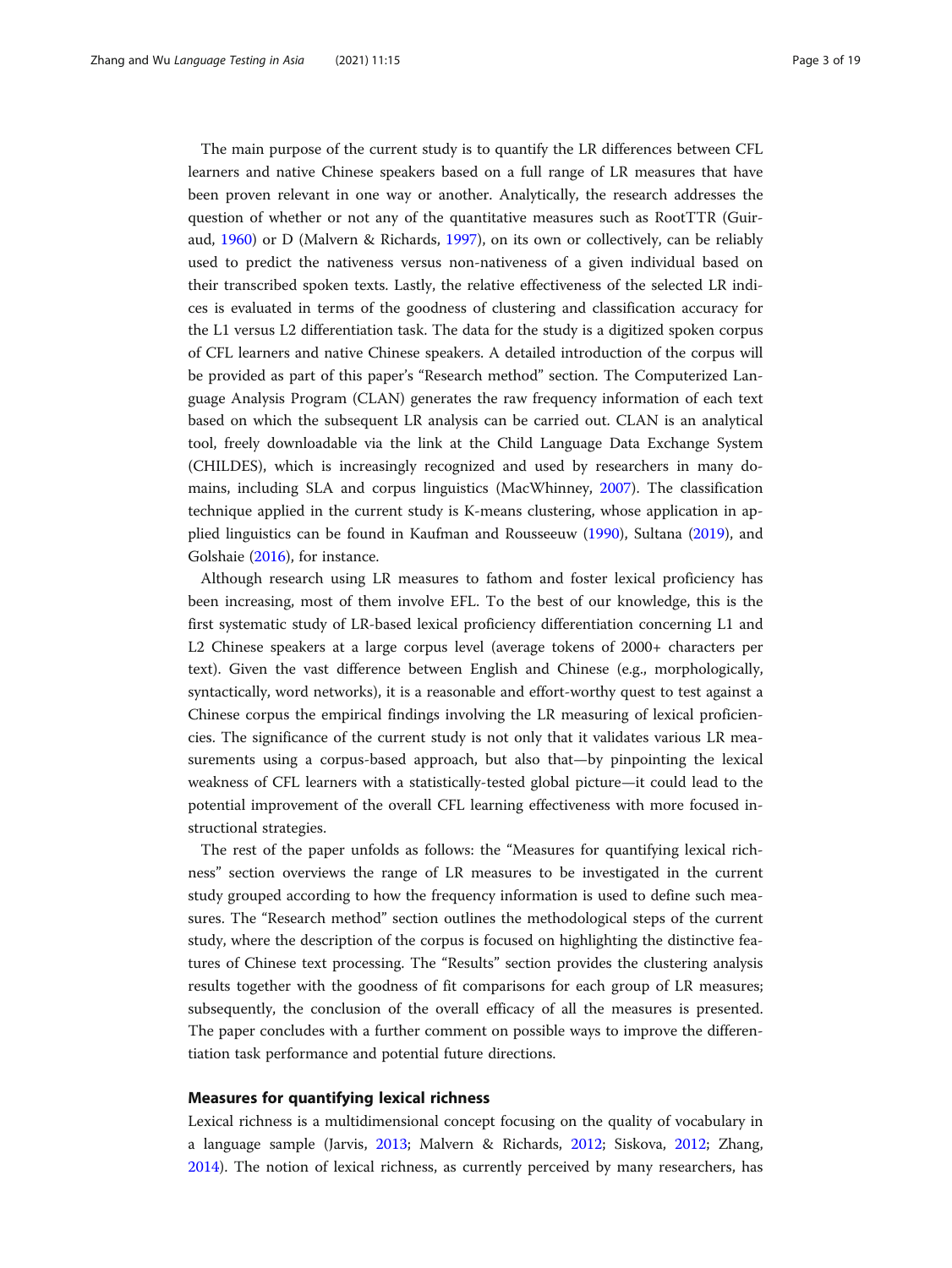undergone a gradual expansion of meaning over time from its original specific reference of the number of words in a person's mental lexicon (Yule, [1944\)](#page-18-0) to a superordinate category encompassing various lexical aspects of a spoken or written discourse (Jarvis, [2013](#page-17-0)). This contemporary notion of lexical richness includes lexical density, which basically refers to the percentage of the words with specified lexical properties (e.g., adjectives as a set of content words) out of the total running words of a text; lexical diversity, which involves how many different words are deployed in a text of a given length (Hoover, [2003;](#page-17-0) Malvern et al., [2004;](#page-17-0) Shin, [2019](#page-17-0)); and lexical sophistication, which mainly looks at to what extent rare and advanced words (or "difficult" words according to Vermeer [\(2004](#page-18-0)) are being used (Tweedie & Baayen, [1998\)](#page-17-0).

Intuitively, the higher the lexical richness of a discourse, the more verbally diversified and complex it is perceived to be (although an optimal degree of sophistication should not go beyond the reader or listener's comprehension for the purpose of effective perception). Because of this indicative function, LR is routinely applied in quite a number of areas of language studies, such as lexical complexity, as well as in vocabulary knowledge, language fluency, and lexical proficiency measurement, which is close to the aim of the current study (Crossley et al., [2011](#page-16-0); Farahani et al., [2019](#page-17-0); Johansson, [2008](#page-17-0); Laufer & Nation, [1995;](#page-17-0) Skehan, [2009](#page-17-0)). The applications of LR are not restricted to the mainstream SLA topics. Still, they have spread to neighboring disciplines such as authorship detection (Smith & Kelly, [2002](#page-17-0)), language attrition (Schmid, [2010\)](#page-17-0), language disorder and therapy (Silverman & Ratner, [2002](#page-17-0)), or even more distant fields such as socialeconomic appraisal and healthcare assessment (McCarthy & Jarvis, [2007](#page-17-0)).

Given the multifaceted nature of quantitative measurement, it is probably not surprising to take many different forms in literature. On the other hand, no matter what aspect of LR one chooses to measure, the fundamental leverage is always—from a computing and formulation perspective—the frequency distribution of individual words among the whole text. Thus, the likelihood of each word appearing in the text, which computationally corresponds to the ratio of the number of the occurrence of a particular word divided by the number of tokens, constitutes the building blocks of all the LR measures seen in the literature. Based on this criterion, the LR measures used for the current study were divided into the following three groups.

The first group of LR measures (group I) is those involving only the type and/or token information of a text, namely, Types, Tokens, TTR, RootTTR (Guiraud, [1960](#page-17-0)), LogTTR (Herdan, [1960\)](#page-17-0), Uber (Dugast, [1979\)](#page-16-0), and D. Here, Types is defined as the total number of different words or characters of a text. Tokens refer to the total number of running words of a text, defining the length of the text. TTR is simply the ratio between Types and Tokens. RootTTR, LongTTR, Uber, and D are all variations or transformations of TTR (termed by Tweedie & Baayen, [1998](#page-17-0)), all aiming to overcome or at least mitigate the length dependence of TTR.

The group II measures rely on a partial spectrum of frequency types. They are called partial because not all types of frequency spectrum information are included in the formula of these indices. They are the number of *hapax legomena*, denoted as  $V_1$ , which is the number of words appearing only once;  $V_2$ , or the number of *dis legomena*, which is the number of words appearing exactly twice; and so on. Certain measures based on algebraic manipulations of partial frequency spectrum information can also be found in the literature on the subject. For instance, Honored [\(1979\)](#page-17-0) proposed a new measure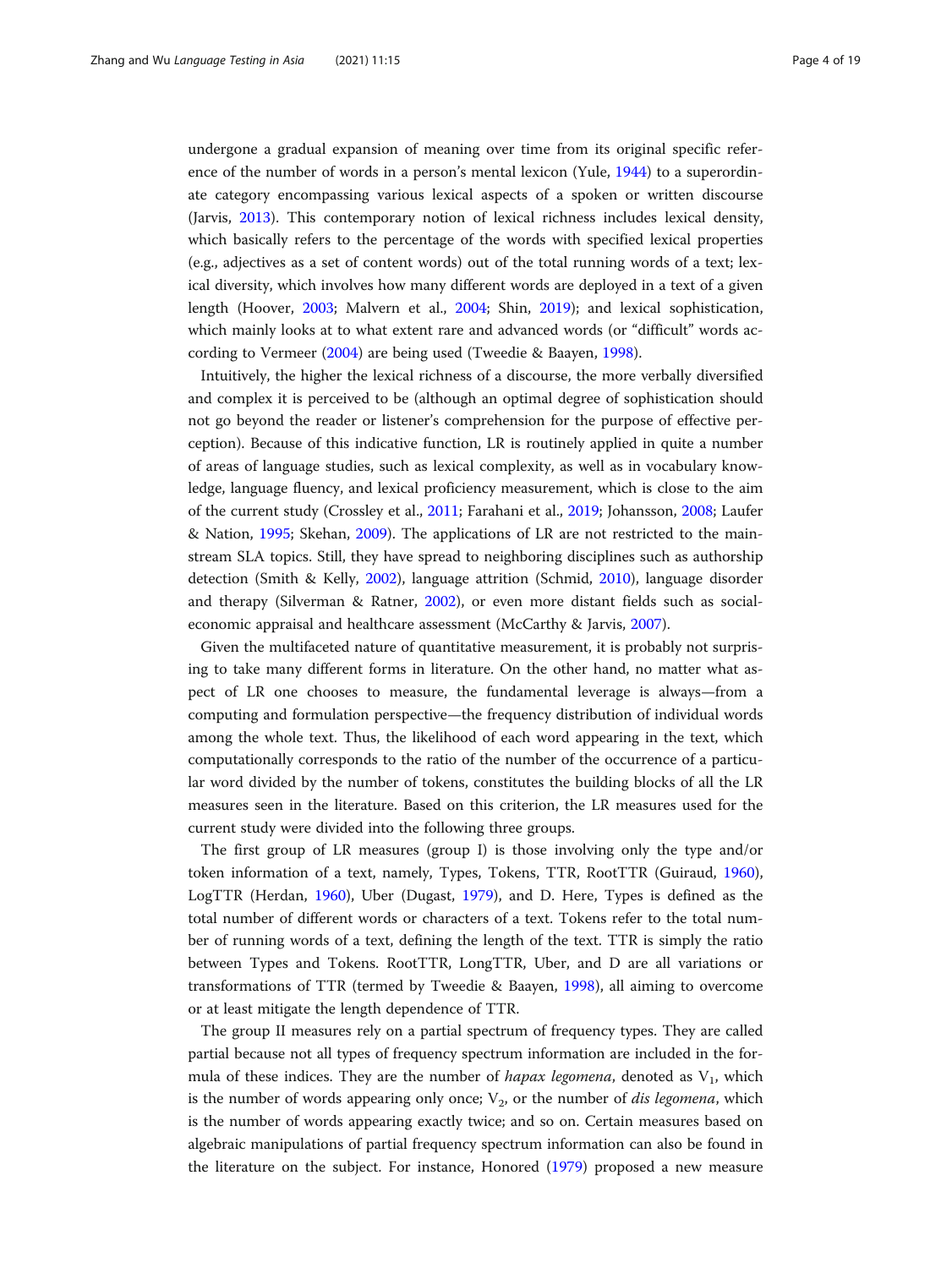(referred to as 'Honore' in this paper) by claiming that the ratio between  $V_1$  and Types is linearly dependent on the logarithm of Tokens. Sichel [\(1975](#page-17-0)), on the other hand, noticed that  $V_2$  divided by Tokens is roughly invariant to the text size, and therefore suggested this ratio to measure the LR of different texts or authors.

The group III measures include those incorporating full-frequency spectrum information of all types, such as entropy and relative entropy, where the latter is simply the entropy divided by the maximum possible entropy of a given text, achieved when each type occurs one but only one time (Shannon, [1951](#page-17-0)). Measures falling into this category also include Yule K (Yule, [1944](#page-18-0)), defined as a function of all relative frequencies of all types, where the relative frequency of a type is simply the ratio between the number of occurrences of this type and Tokens; Yule I (Yule, [1944\)](#page-18-0), which is essentially the reciprocal of Yule K, and  $V_m$  (Herdan, [1960](#page-17-0)), which is again a transformation of Yule K.

Table 1 lists all the LR measures studied in the current paper, each accompanied by its notation, specification, calculation formula, notable references, and commonly seen variations in names or notations.

|              | Group Label<br>(notation)   | Notes and explanation                                                                          | Specification or<br>formula                                         | Variant<br>labels in<br>literature |
|--------------|-----------------------------|------------------------------------------------------------------------------------------------|---------------------------------------------------------------------|------------------------------------|
|              | Types (T)                   | Number of different words                                                                      | $\tau$                                                              | <b>NDW</b>                         |
|              | Tokens (N)                  | Total running words                                                                            | $\mathcal N$                                                        |                                    |
| I            | <b>TTR</b>                  | Types divided by Tokens                                                                        | T/N                                                                 |                                    |
|              | RootTTR                     | square root adjustment of TTR                                                                  | $T/\sqrt{N}$                                                        | Guiraud<br>Index                   |
|              | LogTTR                      | Logarithm adjustment of TTR                                                                    | log(T)/log(N)                                                       | Herdan C                           |
|              | D                           | A lexical diversity measure based on iterated<br>calculation of TTR (Malvern & Richards, 1997) | $TTR = \frac{D}{N}(\sqrt{1+2\frac{N}{D}}-1)$                        |                                    |
|              | Uber                        | A quantity based on Types and Tokens (Dugast,<br>1979)                                         | $\frac{\log^2 T}{\log(N) - \log(T)}$                                | Maas                               |
|              | $V_1$                       | Number of hapax legomena                                                                       | $V_1$                                                               | V(1,N)                             |
|              | $V_2$                       | Number of dis legomena                                                                         | V <sub>2</sub>                                                      | V(2,N)                             |
| $\mathbb{I}$ | $V_1TR$                     | $V_1$ token ratio                                                                              | V <sub>1</sub> /N                                                   | $V_1$ Ratio                        |
|              | V <sub>2</sub> TR           | $V2$ token ratio                                                                               | $V_2/N$                                                             | $V_2$ Ratio                        |
|              | Honore                      | A quantity involving $V_1$ , Types, and Tokens<br>(Honored, 1979)                              | 100 log(N)/(1-V <sub>1</sub> /N)                                    | $\mathsf{R}$                       |
|              | Sichel                      | a characteristic constant proposed by Sichel<br>(1975)                                         | V <sub>2</sub> /T                                                   | S                                  |
|              | Entropy(E)                  | A quantity measuring the complexity of a text<br>(Shannon, 1951)                               | $E = -\sum_{i=1}^{T} p_i \log p_i$                                  |                                    |
| $\mathbb{H}$ | Relative<br>entropy<br>(RE) | Entropy scaled by the maximum entropy of a<br>text                                             | $RE=E/log(N)$                                                       |                                    |
|              | Yule K                      | A characteristic constant proposed by Yule (1944)                                              | $10^4\left(-\frac{1}{N}+\sum_iV_i\left(\frac{i}{N}\right)^2\right)$ |                                    |
|              | Yulk I                      | An algebraic transformation of Yule K                                                          | $\frac{10^4}{\text{Yule K}}$                                        |                                    |
|              | $V_{m}$                     | A modification of Yule K proposed by Herdan<br>(1960)                                          | $V_m^2$ =Yule K + (1/N - 1/<br>T)                                   |                                    |

# Table 1 LR measures studied in the current paper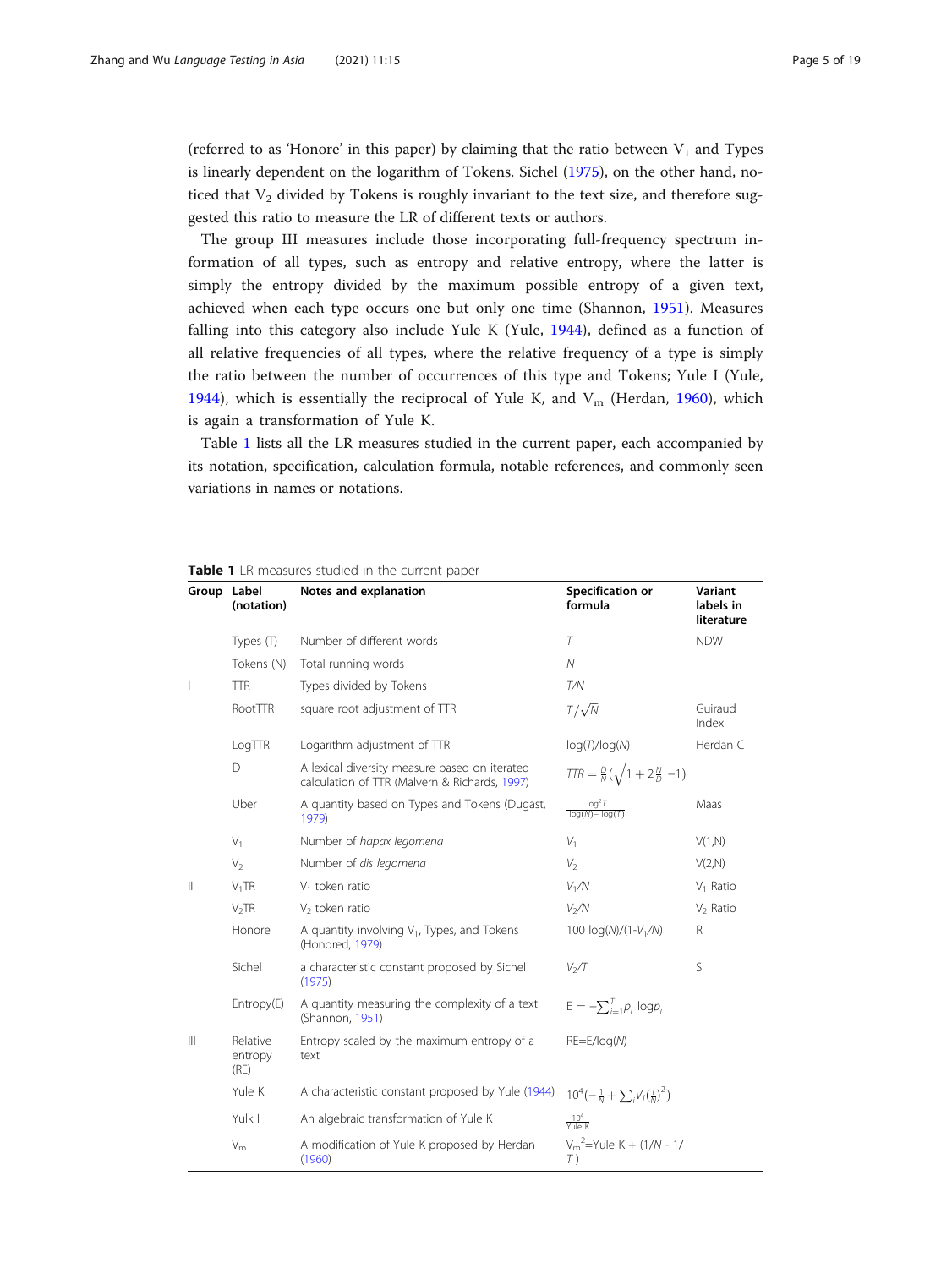#### <span id="page-5-0"></span>Research method

#### Context and corpus description

The data used for the current study is the speech corpus of both CFL learners, and native speakers of Mandarin Chinese generated from the oral assessment of Putonghua (Mandarin Chinese), administered at The Chinese University of Hong Kong. The purpose of the test is to provide CFL learners a way to assess their Chinese oral proficiency. Insofar as it focuses exclusively on oral Chinese, the assessment contrasts to other language tests, namely, the HSK (abbr. of Hanyu Shuiping Kaoshi in Pinyin, or Chinese Proficiency Test), an official Chinese proficiency test that approximates TOEFL for English, which does not have oral tasks for level 1 and 2 tests, or BCT (Business Chinese Test), a test developed by Peking University for assessing Chinese skills in business occasions, the emphasis of which is formal and professional communication.

# Participants and test design

The test asks the CFL participant to identify their mother tongue before formal test questions are prompted. If the mother tongue is English, Japanese, Korea, or Cantonese, the participant will hear the test rules and directions in their mother tongue. Otherwise, the directions are given in English. All the 28 CFL learners who participated in the current study are native English speakers. In terms of the education level, all participants were at least holding, or studying towards, a college degree in various fields. The ages of the participants range from 20 to 43 (mean 27, standard deviation 4.5); none of them reported having a hearing problem. The self-reported Chinese learning in a formal class setting ranges from 0 to 4 years (mean 2.4 years, standard deviation 0.9 years), which does not include their prior experience of Chinese learning in various informal environments such as self-teaching and personal tutoring. Table 2 presents the summary of the background information of the CFL learners for the current study. Participants in the control group who were recruited to take the same test are 25 native Chinese speakers (average age 24 with standard deviation 1.4). All of them are attending or have completed a university-level education in China. All the L1 participants in the current corpus speak standard Mandarin Chinese at home, after the deletion of two who reported speaking non-Mandarin Chinese dialects.

Lasting for about 30 min, the test consists of four tasks covering a variety of topics with sociocultural themes commonly encountered in daily, professional, or social settings. The first task comprises five short-answer questions. Each asks the participant to provide a brief response in 10 s to a conversational inquiry in daily life settings, such as

| <b>Number of participants</b>       | 28                 |                   |  |
|-------------------------------------|--------------------|-------------------|--|
| Education                           |                    | College and above |  |
|                                     | Range              | $20 - 43$         |  |
| Age (years)                         | Mean               | 27                |  |
|                                     | Standard deviation | 4.5               |  |
|                                     | Range              | $0 - 4$           |  |
| Chinese learning experience (years) | Mean               | 2.4               |  |
|                                     | Standard deviation | 0.9               |  |

Table 2 Background information of the CFL learners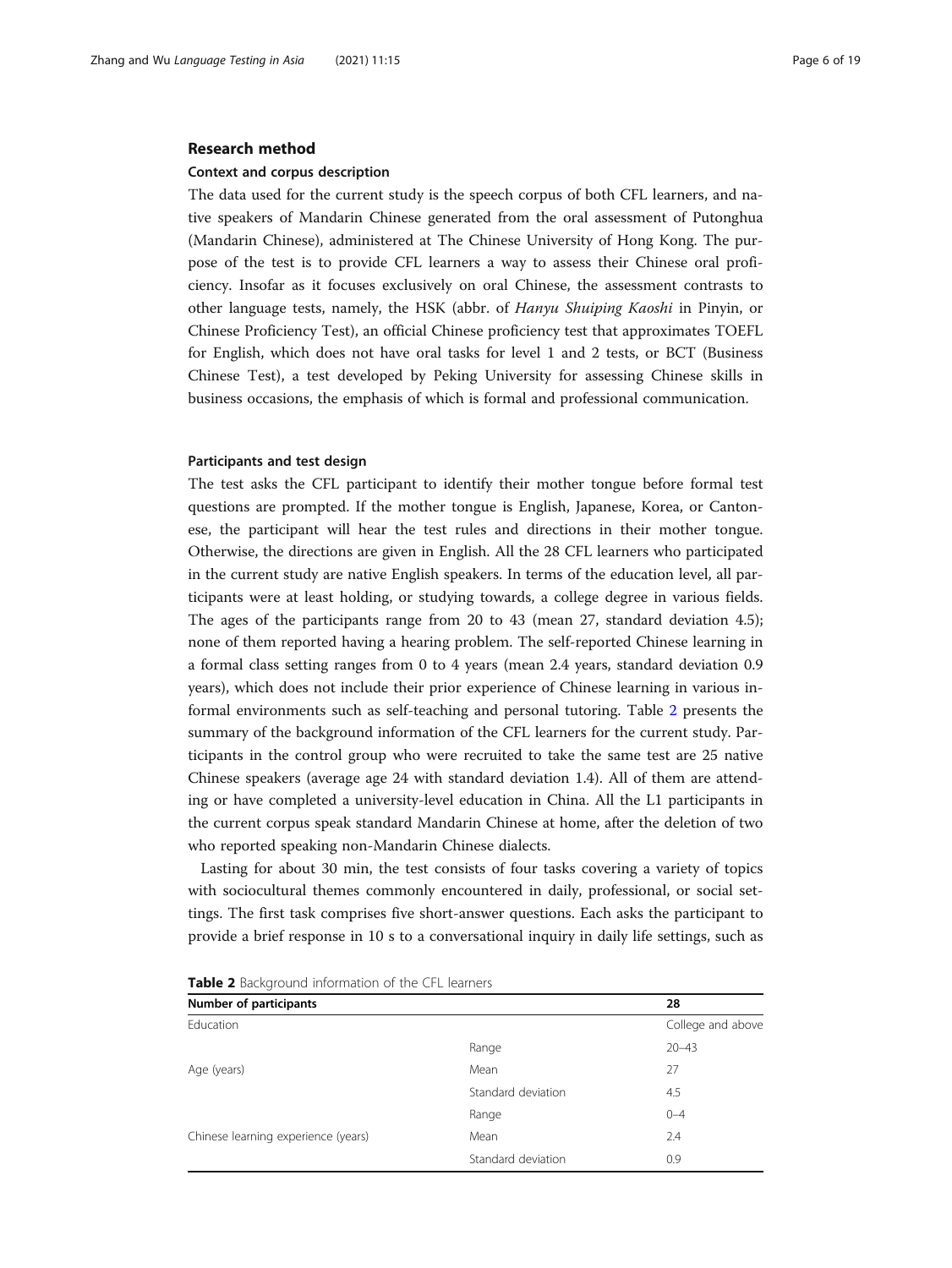"When does your friend get up every day?". The second task asks the participant to propose one or more questions in 15 s to each of the four pictures, where the scene of the picture can be an apartment building, for instance, where a sensible response in Chinese can be "这间公寓有多大面积?每个月的租金是多少?从这里乘公交车去学校 需要多长时间?" (How large is this apartment? How much is the monthly rent of it? How long does it take to go from here to school by bus?). The third task asks the participant to narrate a coherent story based on pictures in 90 s. The fourth task includes 12 free-response questions in the simulation of linguistic functions needed to describe or explain something or some event, command or instruction, debate, assertion, argument, persuasion, defending, or other daily and social interactions. Nine of these questions ask the participant to respond in 60 s and three in 90 s.

# Data analysis

The Computerized Language Analysis (CLAN) is the tool deployed to segment the transcribed texts and generate the spectrum of raw Types and Tokens frequency statistics. For a complete introduction of CLAN, including the installation, tutorial, examples of LR analysis, etc., one can refer to MacWhinney [\(2007\)](#page-17-0). K-means clustering is the principal tool for the L1 versus L2 classification task concerned in the current paper. Compared with traditional statistical methods such as linear or nonlinear regressions and other structural equation models, clustering analysis is more robust since it is essentially non-parametric from a machine learning perspective. The unsupervised nature of the algorithmic design makes it particularly applicable to the classification problem faced with the current study since the corpus did not foretell how many native or nonnative speakers were included. The clustering procedure and the quality assessment of it can be found in Kaufman and Rousseeuw [\(1990](#page-17-0)) and Hennig et al. [\(2015\)](#page-17-0). Once the optimized classification of the L1/L2 mixed dataset is done, one can compare the programmed classification results with the true classification, i.e., classification of L1 versus L2 based on the mother tongue of the speakers. From this, mis-clustered points can be detected accordingly and the overall classification accuracy for each LR measure can be calculated as one minus the percentage of the mis-clustered.

# Results

#### Summary of ANOVA

Tables [3](#page-7-0) and [4](#page-7-0) provide the key statistics of the ANOVA procedure for all the 18 LR measures concerned, using the raw frequency distribution of each text contained in the corpus of characters and words. Table [3](#page-7-0) is based on the raw frequency distribution of characters contained in the texts of the corpus, while Table  $4$  is based on the frequency distribution of words. Seven columns of statistics are tabulated in both tables. Columns 1–3 tabulate the mean, standard deviation (SD), and normalized standard deviation (NSD) of each measure generated from the L1 data. Columns 4–6 repeat the statistics of columns 1–3 with L2 data. Columns 7–9 are the results of the two-sample comparison of means, tested with the assumption that the variances of the LR measure for L1 and L2 data are not necessarily equal. More specifically, column 7 records the  $p$  value of the comparison of means. Columns 8–9 are the 95% confidence interval (CI) of the difference of an LR measure. All tests are carried out at a default level of significance of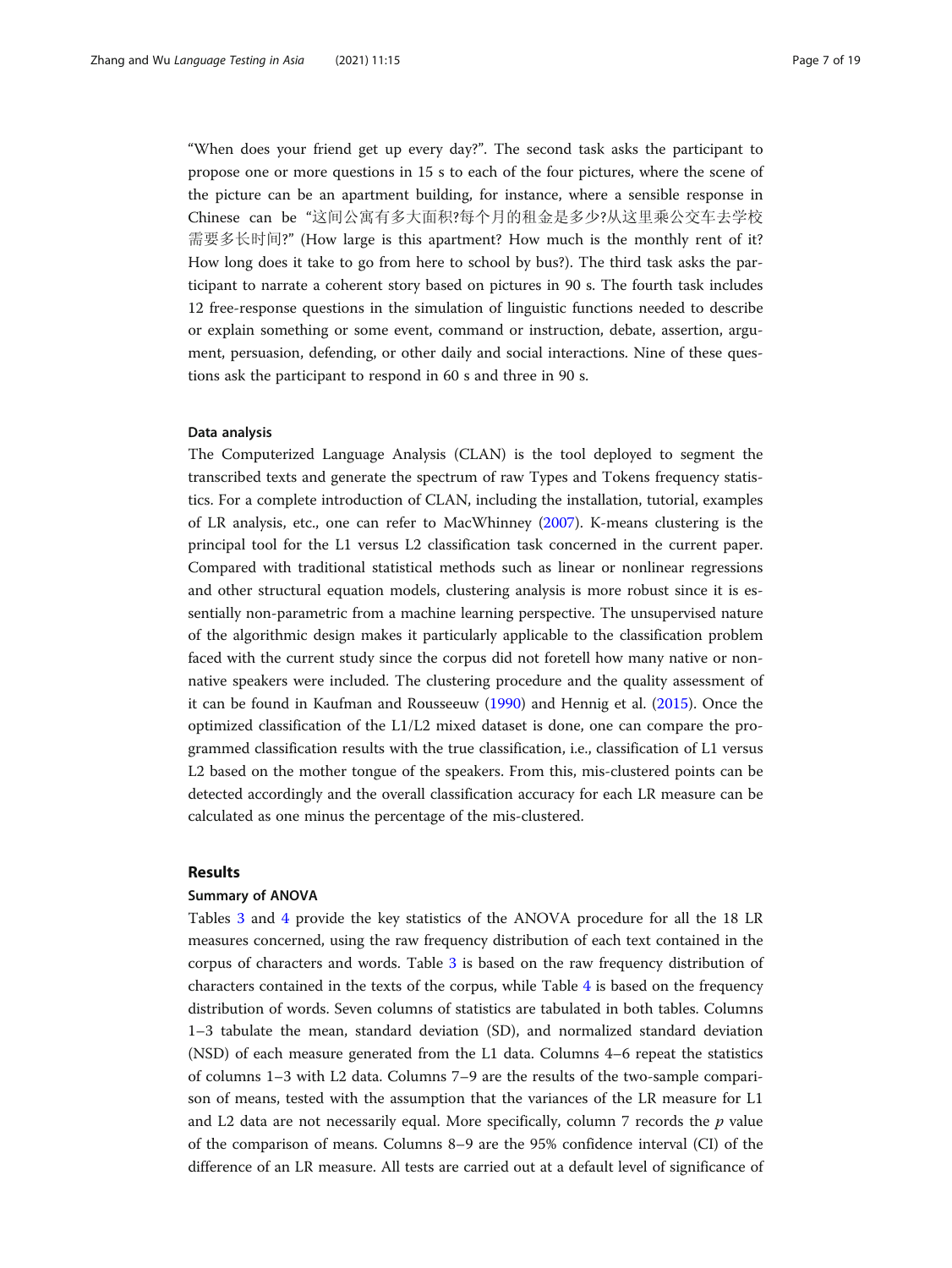| LR         | L1      |        |            |         | L <sub>2</sub> |            | t test |          |          |
|------------|---------|--------|------------|---------|----------------|------------|--------|----------|----------|
| measure    | Mean    | SD     | <b>NSD</b> | Mean    | SD             | <b>NSD</b> | p      | CI       |          |
| Type       | 517.53  | 48.24  | 0.09       | 314.27  | 85.36          | 0.28       | 0.00   | (165.15, | 240.88)  |
| Token      | 2483.39 | 378.38 | 0.14       | 1772.87 | 675.14         | 0.39       | 0.00   | (411.04, | 1008.66) |
| <b>TTR</b> | 0.21    | 0.03   | 0.12       | 0.18    | 0.04           | 0.24       | 0.02   | (0.00,   | 0.04)    |
| RootTTR    | 10.52   | 0.83   | 0.08       | 7.49    | 1.07           | 0.15       | 0.00   | (2.37,   | 3.42)    |
| LogTTR     | 0.84    | 0.01   | 0.02       | 0.76    | 0.02           | 0.03       | 0.00   | (0.02,   | 0.04)    |
| D          | 69.70   | 13.16  | 0.19       | 35.80   | 10.49          | 0.29       | 0.00   | (27.27,  | 40.54)   |
| Uber       | 25.12   | 2.16   | 0.09       | 19.51   | 2.43           | 0.12       | 0.00   | (4.34,   | 6.87)    |
| $V_1$      | 194.60  | 28.24  | 0.15       | 117.29  | 33.66          | 0.29       | 0.00   | (60.23,  | 94.39)   |
| $V_{2}$    | 95.84   | 14.07  | 0.15       | 56.29   | 18.56          | 0.33       | 0.00   | (30.52)  | 48.59)   |

V1TR 0.08 0.02 0.20 0.07 0.02 0.31 0.11 (0.00, 0.02) V<sub>2</sub>TR 0.04 0.01 0.18 0.03 0.01 0.35 0.06 (0.00, 0.01) Honore 1254.49 69.96 0.06 1186.49 90.18 0.08 0.00 (23.71, 112.28) Sichel 0.19 0.02 0.13 0.18 0.03 0.17 0.35 (− 0.01, 0.02) E 5.48 0.14 0.02 4.87 0.27 0.06 0.00 (0.49, 0.72) RE 0.70 0.02 0.03 0.66 0.03 0.05 0.00 (0.03, 0.06) YuleK 92.34 17.77 0.19 173.88 72.09 0.41 0.00 (− 110.27, − 52.81) YuleI 111.92 20.10 0.18 66.41 23.87 0.36 0.00 (33.38, 57.65) V<sub>m</sub> 0.01 0.00 0.22 0.01 0.01 0.47 0.00 (− 0.01, 0.00)

<span id="page-7-0"></span>Table 3 ANOVA statistics for comparison of LR difference by characters in L1 and L2

|  | <b>Table 4</b> ANOVA statistics for comparison of LR difference by words in L1 and L2 |  |
|--|---------------------------------------------------------------------------------------|--|
|--|---------------------------------------------------------------------------------------|--|

| <b>LR</b>         |         | L1     |            |         | L2     |            | t test |             |           |
|-------------------|---------|--------|------------|---------|--------|------------|--------|-------------|-----------|
| measure           | Mean    | SD     | <b>NSD</b> | Mean    | SD     | <b>NSD</b> | p      | CI          |           |
| Type              | 499.39  | 53.53  | 0.10       | 291.37  | 88.63  | 0.31       | 0.00   | (167.31,    | 247.06)   |
| Token             | 1639.21 | 232.66 | 0.13       | 1284.20 | 494.78 | 0.39       | 0.00   | (142.78,    | 564.88)   |
| <b>TTR</b>        | 0.32    | 0.03   | 0.11       | 0.24    | 0.05   | 0.21       | 0.00   | (0.05,      | 0.09)     |
| RootTTR           | 12.78   | 1.08   | 0.09       | 8.27    | 1.40   | 0.17       | 0.00   | (3.52,      | 4.88      |
| LogTTR            | 0.85    | 0.01   | 0.02       | 0.80    | 0.02   | 0.03       | 0.00   | (0.04,      | 0.06)     |
| D                 | 114.21  | 21.27  | 0.19       | 45.27   | 16.53  | 0.37       | 0.00   | (58.31,     | 79.57)    |
| Uber              | 32.80   | 3.55   | 0.11       | 22.10   | 3.56   | 0.16       | 0.00   | (8.74,      | $12.67$ ) |
| $V_1$             | 278.84  | 36.78  | 0.13       | 140.14  | 43.59  | 0.31       | 0.00   | (116.52,    | 160.87)   |
| $V_2$             | 89.28   | 12.12  | 0.14       | 52.32   | 17.46  | 0.33       | 0.00   | (28.73,     | 45.19     |
| $V_1TR$           | 0.17    | 0.02   | 0.14       | 0.12    | 0.06   | 0.53       | 0.00   | (0.02,      | 0.08)     |
| V <sub>2</sub> TR | 0.06    | 0.01   | 0.15       | 0.05    | 0.02   | 0.53       | 0.05   | (0.00,      | 0.02)     |
| Honore            | 1677.78 | 99.82  | 0.06       | 1368.76 | 137.18 | 0.10       | 0.00   | (243.27,    | 374.77)   |
| Sichel            | 0.18    | 0.02   | 0.11       | 0.18    | 0.02   | 0.14       | 0.87   | $(-0.01,$   | 0.01)     |
| E.                | 5.00    | 0.58   | 0.12       | 4.71    | 0.33   | 0.07       | 0.03   | (0.03,      | 0.56)     |
| <b>RE</b>         | 0.68    | 0.07   | 0.10       | 0.67    | 0.04   | 0.06       | 0.32   | $(-0.02,$   | 0.05)     |
| YuleK             | 115.53  | 46.66  | 0.40       | 243.69  | 123.98 | 0.51       | 0.00   | $(-179.34,$ | $-76.97$  |
| Yulel             | 101.51  | 42.17  | 0.42       | 51.13   | 22.55  | 0.44       | 0.00   | (31.21,     | 69.55     |
| $V_{\rm m}$       | 0.01    | 0.00   | 0.46       | 0.02    | 0.01   | 0.56       | 0.00   | $(-0.02)$ . | $-0.01$   |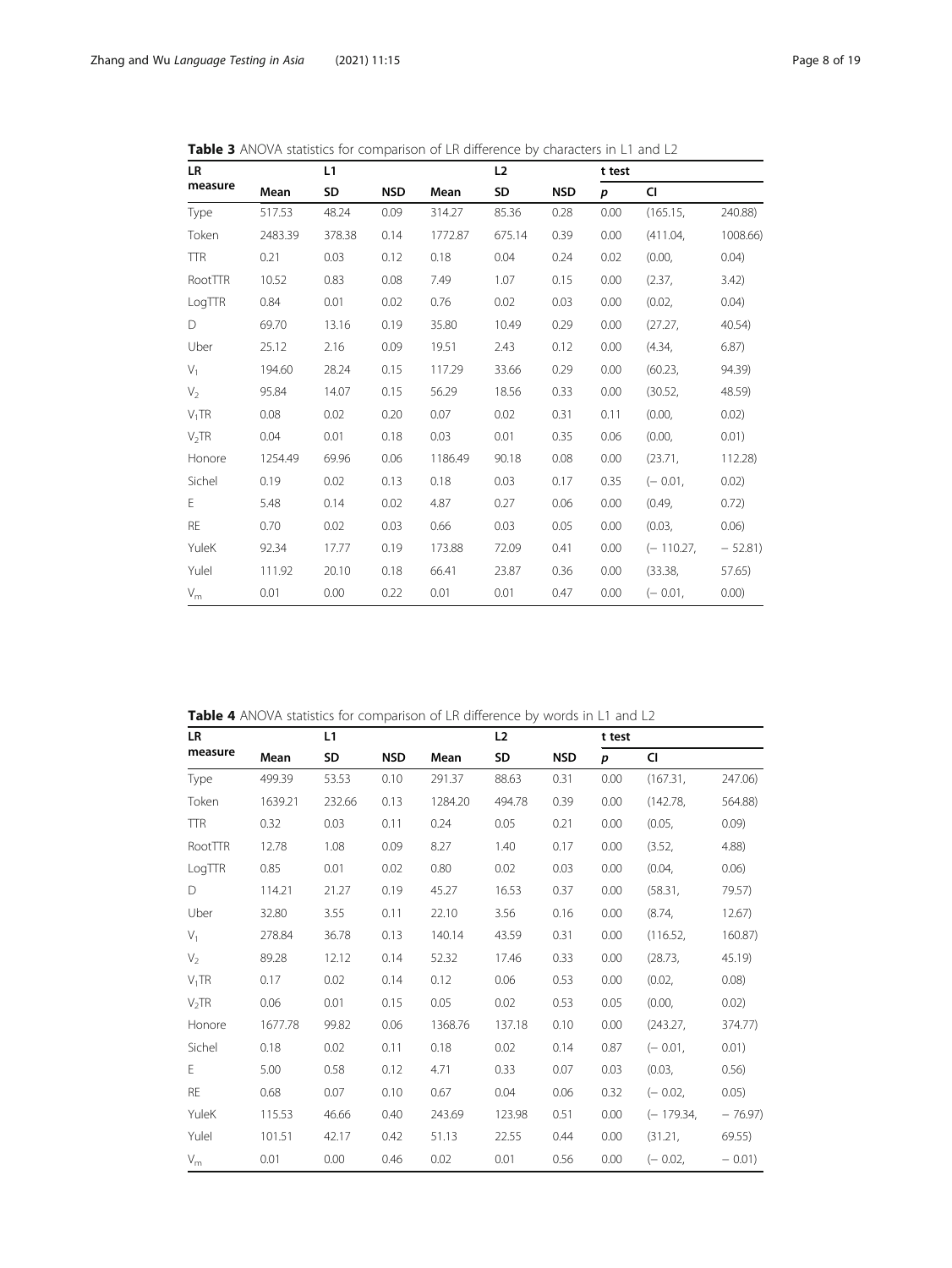5%. A couple of overall patterns can be drawn from these statistics. First, and not surprisingly, it is evident that L1 speakers outperformed L2 speakers on average by all the measures. The conclusion is, in general, consistent with those found in previous studies based on alphabetical languages, especially English (Siskova, [2012](#page-17-0); Crossley & McNamara, [2009;](#page-16-0) Skehan, [2009;](#page-17-0) Daller & Xue, [2007](#page-16-0)). However, a closer look at the p values and the mean difference CIs finds that not all the LR measures differentiate L1 and L2 speakers with enough statistical significance. For instance, the p value for  $V_1TR$  is 0.1138, which is substantially higher than the default level of significance of 5%. Similar results have been observed for relative entropy and Sichel. In particular, the  $p$  value for Sichel is so large (0.8690) that the alternative hypothesis has to be rejected. Another observation is that SDs and within-group diversity are much more apparent for L2 speakers than L1. For instance, the SDs for Type, TTR,  $V_1$ , and YuleK are 48.2368, 0.0250, 28,2415, and 17.7680, respectively, for L1 data, but are 85.3587, 0.0413, 33.6616, and 72. 0909 respectively for L2 data. Also, the average NSD for all the 18 measures for L1 speakers is only 0.1243, but 0.2433 for L2.

On the other hand, a few exceptions exist, such as  $\text{NSD} = 0.1164$  versus 0.0707 for entropy calculated for L1 and L2. Lastly, considerable differences can be seen for LR measures computed based on characters versus by words. For instance, D values calculated by characters and words differ substantially in L1 and L2 speakers (69.7009 for L2 speakers versus 114.2130 for L1 speakers). Other measures profiling notable differences between character-based and word-based computation include TTR, RootTTR, V1, Honore, as in mean, V1TR, V2TR, entropy, relative entropy, and YuleK, YuleI, and  $V_m$ in deviation. These observed patterns underscore the importance of a systematic comparison of all the LR measures in differentiation tasks undertaken by the current research and the clustering analysis using both dimensions in character-based and wordbased computations.

### Group-wise comparison

This subsection presents the group-wise comparative analysis regarding those measures categorized in group I, II, and III in "[Measures for quantifying lexical richness](#page-2-0)" section of the current paper. For each group of measures, the ANOVA results aimed to compare the lexical proficiencies of L1and L2 speakers at overall scale are firstly presented, followed by the clustering results attempting to classify the given individual speakers into distinct groups based on the chosen LR measures, the benchmark for which is based upon whether they are native Mandarin Chinese speakers or not. Meanwhile, an assessment of clustering quality is provided to demonstrate and compare how effective these LR measures are for the purpose of the intended classification task.

For group I, it is evident that L1 speakers outperformed L2 speakers, on average, in all seven measures. For instance, the average values of the measure D, calculated by characters, are 69.7003 for L1 versus 35.7961 for L2, and a two-sample comparison of means gives t = 10.2869 and  $p < 10E-4$ . In addition, it is noted that the standard deviations of the LR values for L1 speakers are all smaller than those for L2 speakers in terms of lexical usage in the oral discourse of the common sociocultural topics covered by the test. Here, standard deviations are normalized in order to make the figures more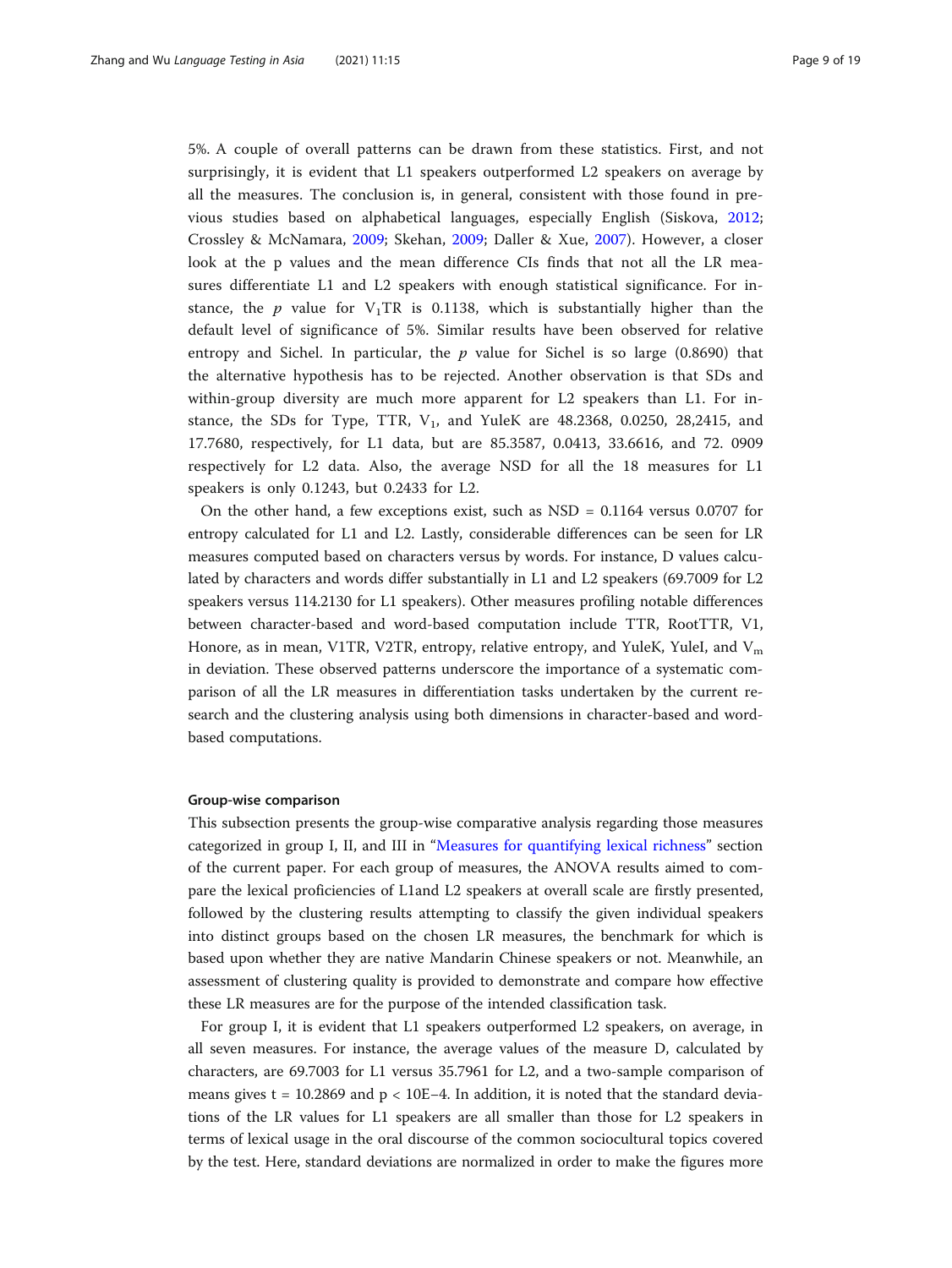comparable. The following Fig. 1 plots the results of the iterated K-means clustering using the measure D in this group, with the maximum number of replicates set as 10. The replication of clustering is the simulation process to reduce the random error induced from the initiation of the clustering program. Plotted along with Fig. 1 are the 90% confidence ellipses for the original L1 and L2 data. Red triangular markers mark the mis-clustered points (where clustering error occurred), while the centroids of clusters are marked with magenta squares.

The results show that the clustering based on this group of LR measures is statistically significant, with an average Silhouette of 0.6151 (specifically, in decreasing order, 0.6611 for D, 0.6469 for RootTTR, 0.6431 for Uber, 0.6318 for LogTTR, 0.6289 for Types, 0.5532 for TTR, and 0.5408 for Tokens). And the average standard deviation for the recorded Silhouette values is 0.1744 (specifically, in increasing order, 0.1593 for RootTTR, 0.1577 for Uber, 0.1664 for LogTTR, 0.1703 for TTR, 0.1732 for D, 0.1804 for Tokens, and 0.2187 for Types). In addition, the average accuracy of classification (calculated as the percentage of the correct classification points in relation to the total number points to be clustered) is 89% (specifically, in decreasing order, 96% for D, 94% for RootTTR and Types, 91% for Uber, 89% for LogTTR, 81% for TTR, and 79% for Tokens). D is the best among this group of LR measures for the L1–L2 differentiation task at hand. It beats all the rest measures in various aspects of the quality of classification, especially the accuracy rate. In addition to the quantitative comparisons, one can also graphically infer the effectiveness of D from Fig. 1, where the 90% confidence ellipses based on D for the data plotted are located farthest apart from each other.

The next comparison is regarding the LR of L1 and L2 speakers calculated in terms of the second group of LR measures, namely those covering the partial spectrum of the frequencies of all types in a text. As demonstrated by Table [2,](#page-5-0) the performances of L1 speakers are better than those of L2 speakers overall. For example, the average values

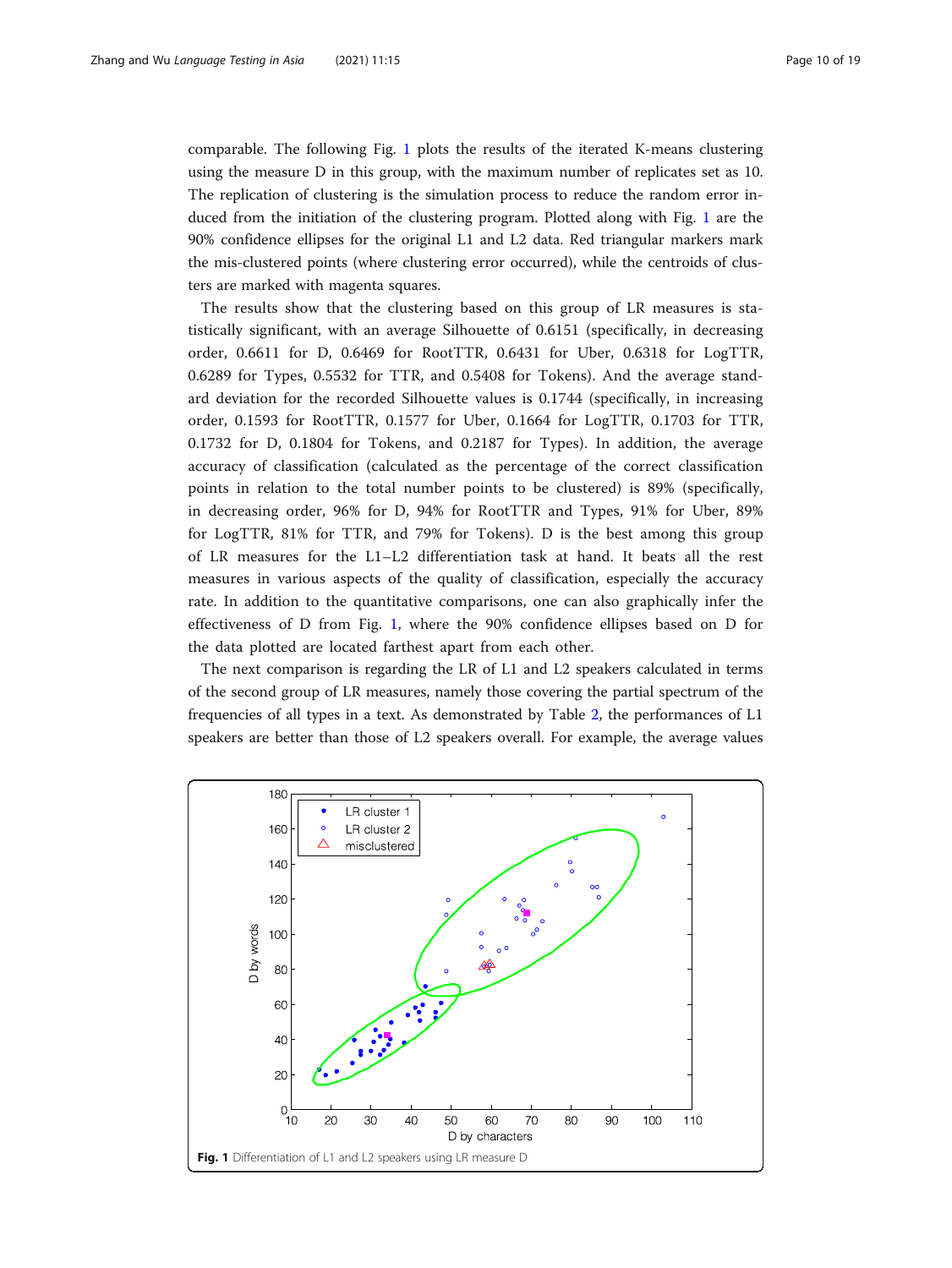of V2, calculated by characters, are  $95.8400$  for L1 versus 56.2857 for L2 (t = 8.7976, p < 10E−4 for two-sample comparison of means, equal variance not assumed). However, all the speakers' normalized standard deviation did not show as apparent a disparity between L1 and L2 speakers as those of the first group of measures, where type and token information are the focused concern. In other words, according to the second group of LR measures, L1 speakers exhibit less homogeneous lexical patterns in oral discourse of the sociocultural topics selected by the test. The iterated clustering results using  $V_2$ (as an example of this group of LR measures) and the quality of classification of the clustering procedure are provided in Fig. 2. These results, intuitively explained by the higher overlapping between the 90% confidence ellipses of the original L1 and L2 datasets, tend to suggest that the classification quality of this group of LR measures is lower than that of the first group. The average Silhouette values for the second group of measures is only 0.5304, with a 14% decline from that of the first group  $(0.6124 \text{ for } V_1)$ , 0.5876 for  $V_2$ , 0.5277 for Honore, 0.5221 for  $V_2$ TR, 0.4845 for  $V_1$ TR, 0.4482 for Sichel, in decreasing order, to make a complete comparison). The average standard deviation for the recorded Silhouette values is 0.1874 (specifically, in increasing order, 0.1680 for Sichel, 0.1705 for  $V_2TR$ , 0.1837 for  $V_2$ , 0.1933 for V1, 0.2022 for Honore, 0.2065 for  $V_1$ TR). The accuracy rates for classification, in decreasing order, are 94%, 89%, 89%, 85%, 70%, 51%, respectively, for  $V_1$ ,  $V_2$ , Honore,  $V_1TR$ ,  $V_2TR$ , and Sichel. For withingroup ranking, it is reasonable to conclude that  $V_1$  is the best classifier, as it reports the highest accuracy of classification and Silhouette values, followed perhaps by  $V_m$  and Honore. Cleary, Sichel reports the worst classification results (51% for accuracy and 0.4482 for Silhouette).

For group III measures used to differentiate LR between L1 and L2, namely, entropy, relative entropy, Yule K, Yule I, and  $V<sub>m</sub>$ , the means for L1 are again evidently higher than L2. As an example of this group, the average Yule I value is 111.9223 for L1 versus 20.0994 for L2, calculated by characters. The two-sample comparison of means (with

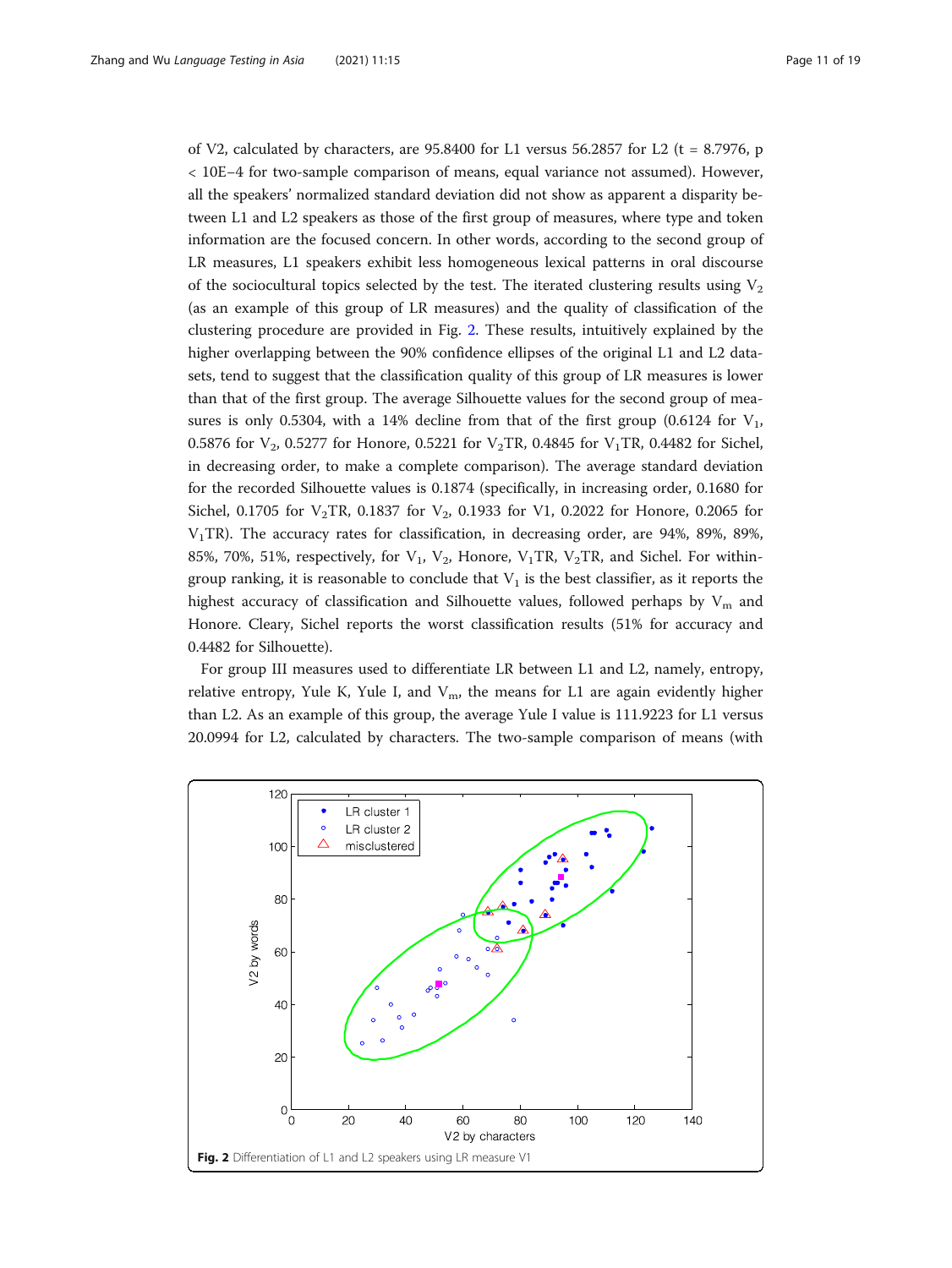equal means not assumed) yields t = 7.5320 and p < 10E−4. However, the normalized standard deviations of the results exhibit more mixed patterns compared to the first and second measure groups. The NSDs of this group are generally more extensive than the other two, particularly Yule K, Yule I, and  $V_m$  (the NSDs for them are 0.4039, 0.4154, and 0.4587, respectively, calculated by words). This implies that while L1 speakers outperform L2 speakers in general, the within-group difference from one speaker to another is substantial, which further stresses the necessity of clustering analysis. The individual-specific information is more of concern.

Taking Yule I to represent the group III measures, Fig. 3 plots the iterated clustering results and the corresponding classification quality, where again each clustering program is replicated 10 times to minimize the error induced from the randomness of initial guesses when the program is run. Within this group, the best classification measures, judged by the accuracy rate alone, are Yule I, with an accuracy rate of 77%. For the other four measures, namely, relative entropy,  $V_{\text{m}}$ , Yule K, and entropy, the accuracy rates range from 70 to 66%, which are roughly at the same level, disregarding the statistical errors applicable to the relatively small sample size of the current study. Although the average Silhouette values for  $V_m$  and Yule K are higher than those for the other three (0.7126 and 0.7028 versus 0.5121, 04754, and 0.4295), it is likely that Yule I is the best performer in this group when the two criteria are combined.

## Classification performance of the LR measures

In summary of the ANOVA and clustering results based on the three different LR measures, one fundamental conclusion is that the lexical proficiency of L1 speakers is significantly higher than that of L2 speakers, whichever usual LR measure is applied in the analysis. This is indeed consistent with the results reported in similar studies such as

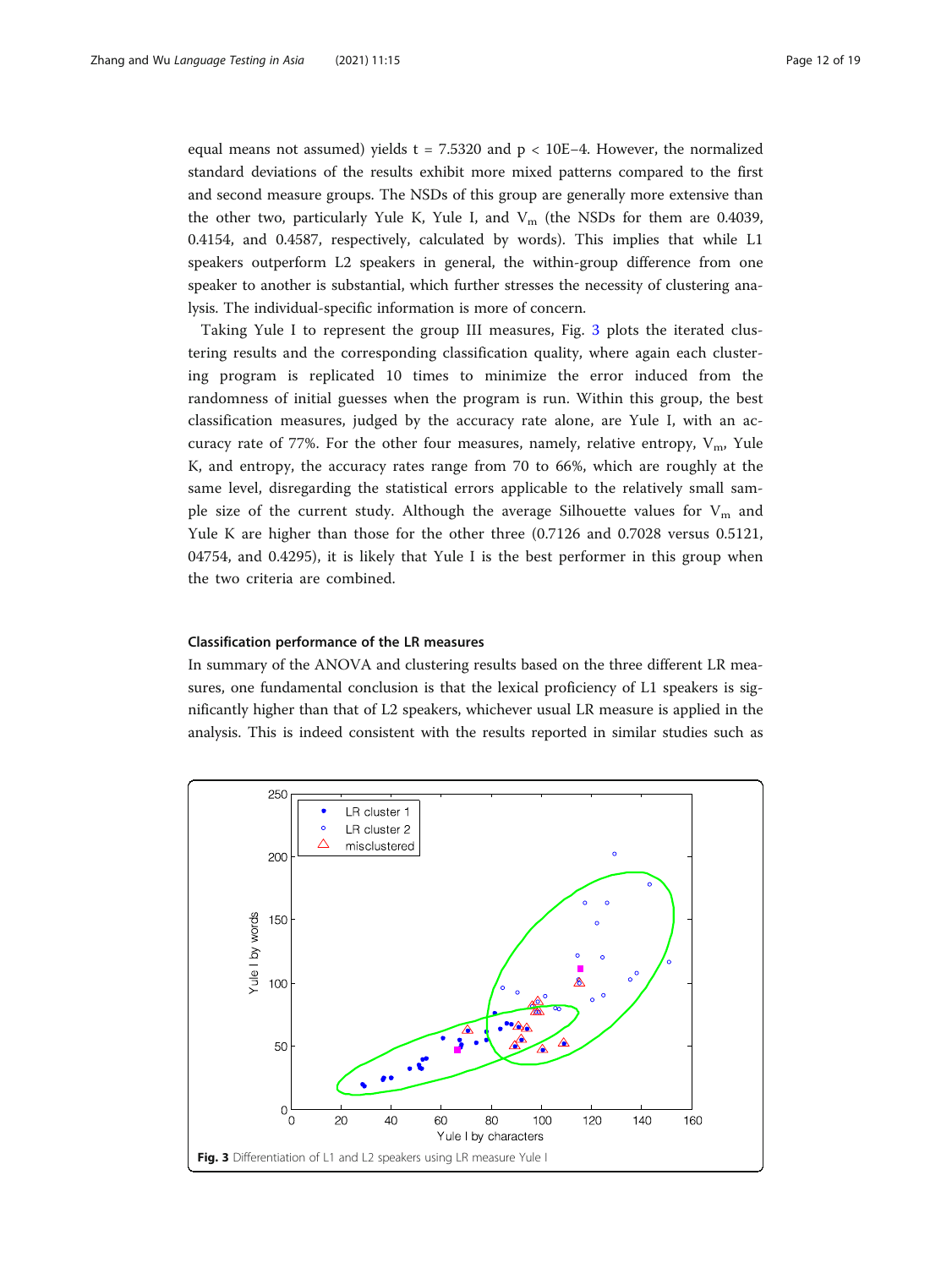Siskova [\(2012\)](#page-17-0), Crossley and McNamara ([2009](#page-16-0)), and Daller and Xue ([2007\)](#page-16-0) for comparison of L1 and L2 of English. But the disparity is valid for sure only in the average sense. Less predictable or even less accurate classifications exist when the clustering procedure is applied to decide whether a speaker's spoken text is native or non-native. This is even though some measures, namely, D or RootTTR, for instance, can yield relatively highly accurate classifications. On the other hand, the effectiveness of the many existing LR measures for L1–L2 lexical proficiency differentiation is highly varied, as large variances are observed in both the mean Silhouette values and the accuracy classification rates (0.561 for mean Silhouette values and 0.432 for correct classification rates). Considering aspects of LR that are not addressed in the current study, these results underscore the necessity of the quest for more comprehensive LR measures (Jarvis, [2013](#page-17-0); Tweedie & Baayen, [1998](#page-17-0)).

Figure 4 presents the 2-dimensional scatterplot of the performance of all the 18 LR measures used for the current study. The tabulated numeric results of the clustering quality and classification performance of all the LR measures are provided in [Appendix](#page-15-0).

It is demonstrated that the first group of measures performed overwhelmingly better than the other two groups in terms of both classification accuracy and the mean Silhouette values. The other two groups of measures, namely those attempting to accommodate partial- or full-spectrum frequency information of the types appearing in a text, produced mixed performances. For instance, the performance of  $V_1$  alone is close to that of D or RootTTR, while the  $V_1$  to Token Ratio of the same group performed much less satisfactorily. Sichel, also a member of the second group of measures, performed even worse in terms of classification accuracy and Silhouette values. For another example, Yule K and entropy consider a full spectrum of types and produced very different Silhouette values, one very large and the other relatively small. On the other hand,

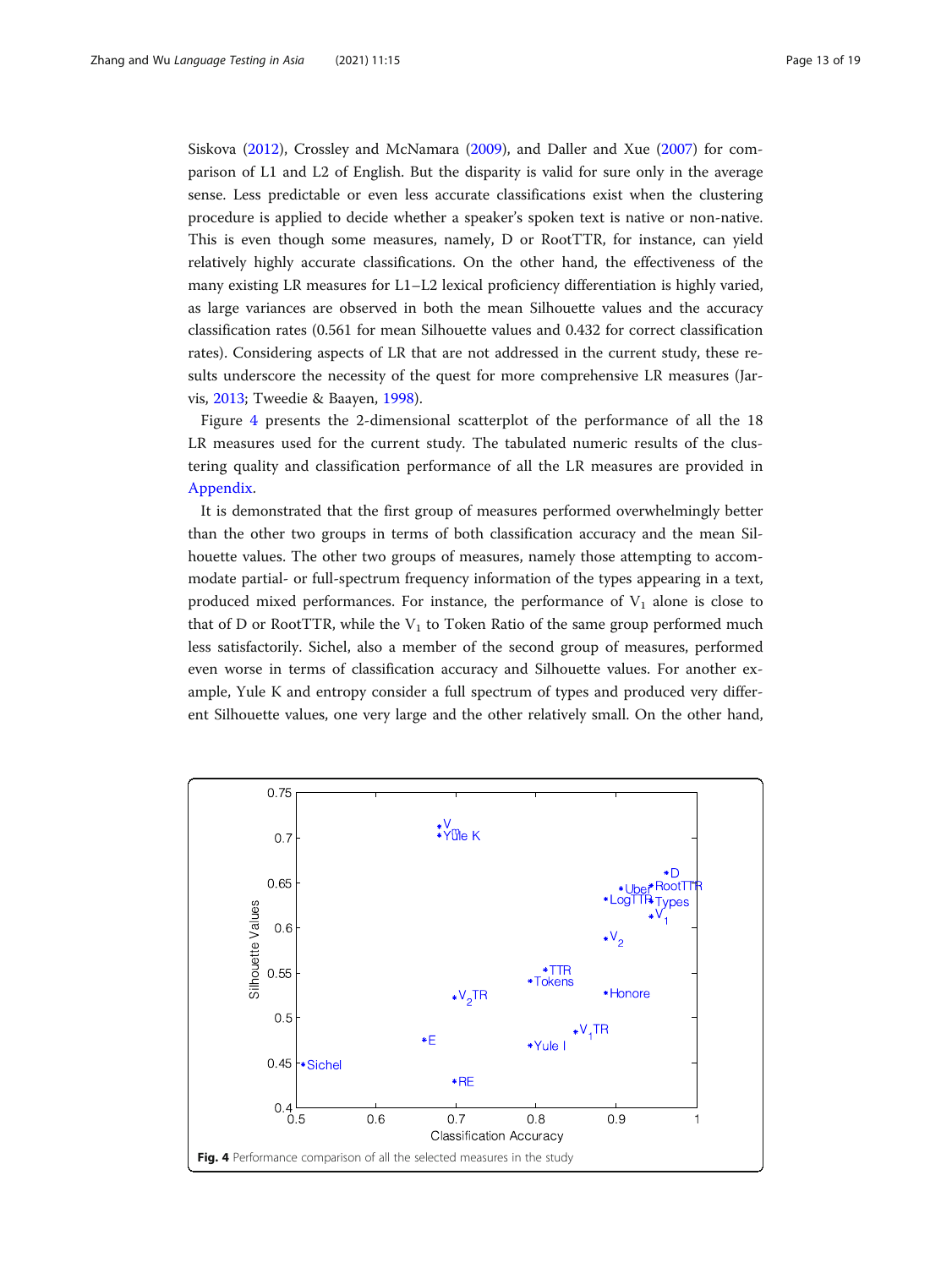$V_{\text{m}}$ , which is only a simple algebraic transformation of Yule K, yields a substantially more accurate classification.

# **Discussion**

The current study categorized the LR measures according to how much and how substantially the spectrum information of all types in a text is used in constructing the measure. The more profound hope of such a categorization, instead of being a matter of convenience, is to validate whether more spectrum information correlates to more comprehensive accounts of LR. The more spectrum information is probably included in the construct of measure, the more effective it will be to the concerned differentiation task. The classification of the LR measures based on the spectrum inclusion is an effort to validate such a notion. However, the results provided by the study are mixed in addressing this notion. Nominally, D does not belong to the full-spectrum group, whereas it records the best performance. However, D has at least some tinge of full spectrum according to the iterative and interpolative nature of how it is calculated (i.e., the recursive procedure to truncate the whole text into consecutive short subtexts with smaller lengths and then average the D's obtained for each subtext). On the other hand, entropy and relative entropy, which have been successfully and routinely used in many different fields such as ecology and biology for quantifying the level of diversity and complexity of a system, have not generated as sound performance for L1 versus L2 differentiation as other primary measures, such as RootTTR.

It is worthy to note that, although the findings were based on Chinese, a generalization of the approach could be reasonably extended to other languages, including English. Such extension is logical despite the difference between English and Chinese. For instance, the basic unit of Chinese writing is the character, each standing for a morpheme rather than a phoneme. Such differences entail more computing challenges for Chinese text parsing instead of a fundamental difference in the applicableness of the clustering approaches herein discussed. This is because, as suggested by Halliday [\(2016](#page-17-0)), for instance, the semantic differences between any two languages should be bounded by common semantic space. In short, the difference between English and Chinese does not pose a substantial hurdle for the LR measures and their classification powers to be applied for English or other alphabetic languages.

Given its main focus is to compare the L1 and L2 production of Mandarin Chinese, the current study did not restrict the CFL learners to be homogeneous. Suppose one lexical richness measure is effective enough in predicting the nativeness versus nonnativeness of a speaker. In that case, its predicting power should be only more effective when homogeneity of the CFL learners is imposed. Accordingly, however, one limitation of the current study is that it remains unclear how such homogeneity requirement may impact the relative rankings of all the interested lexical richness measures regarding the accuracy in L1 and L2 differentiation. For instance, will D be consistently demonstrated as the most effective lexical richness measure for the same prediction task when CFL learners are restricted to a particular specific level of proficiency? Or will the relative performances of all the concerned lexical richness indices be affected by the demographic parameters such as age and level of education? Studies in this regard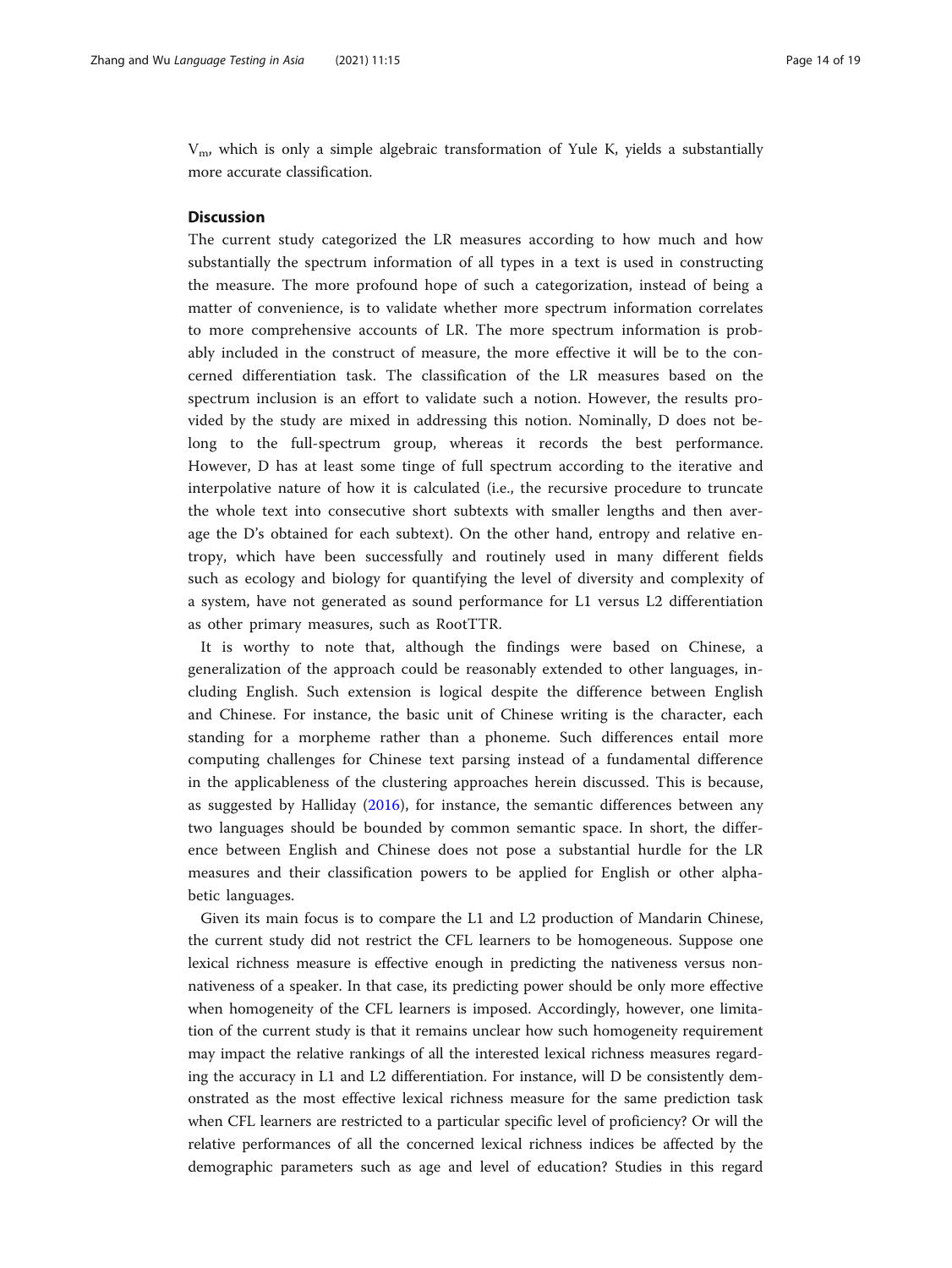constitute a natural extension of the current study. The CFL learners in the current study had varied self-reported prior experience of Mandarin Chinese. It is not probable that the intermediate CFL learners will have the same production proficiency as advanced learners. Thus, it is an even further extension to investigate whether these lexical measures remain equally effective in differentiating the different proficiency levels among L2 learners and discerning the nativeness versus non-nativeness of a speaker. Ideally, the classification performance of the LR measures could be improved if a numeric value denoting the level of sophistication or difficulty pertaining to each Chinese character or word used in a text. Then, all the measures should be reevaluated with a weight for each lexical component incorporated. This could be a plausible direction, echoing, in a sense, the lexical frequency distribution approach for English (Beglar & Nation, [2013;](#page-16-0) Laufer & Nation, [1995](#page-17-0)); or the incorporation of information beyond frequency alone, e.g., collocation and semantic association (Pace-Sigge, [2018](#page-17-0), for instance). Through comparing the notions of diversity and complexity in neighborhood fields, particularly ecology and biology, where compository properties are more naturally attached to the definition of diversity and richness, Jarvis ([2013](#page-17-0)) suggests including several more dimensions atop the current concept of LR in linguistics. This is a theoretically promising yet practically challenging journey since the concepts such as dispersion and evenness can be challenging to quantify in their own right. Nevertheless, how this multivariate idea facilitates the relevant linguistic realities in the Chinese language is a worthwhile future direction.

# Conclusion

Lexical proficiency differentiation between native and non-native English speakers based primarily on quantifiable LR analysis has been scarce. The application to Chinese speakers is virtually non-existent. The current paper is the first study to systematically investigate how L1 and L2 speakers of Chinese differ in LR using a reasonably large and authentic spoken corpus (average tokens of 2000+ characters per text). Altogether, 18 LR measures, grouped in 3 categories according to how the Chinese character and word spectrum information are used, have been selected and tested against each other using clustering algorithms. The relative efficacy and efficiency of the chosen measures are thoroughly calibrated. D records the best performance at an individual measure level in terms of clustering quality and correctness of group prediction (L1 versus L2 Chinese speakers). The conclusion is consistent more or less with those suggested by Jarvis ([2002](#page-17-0)), Malvern and Richards [\(2012\)](#page-17-0), Crossley et al. ([2011\)](#page-16-0), Silverman and Ratner ([2002](#page-17-0)), and Duran et al. ([2004](#page-16-0)), for instance. Other measures recording performances close to D include RootTTR, Type,  $V_1$ , LogTTR, and Uber. At categorical levels, it appears that improved variants of TTR measures have performed best (counting D into this category). For full-frequency spectrum accounted measures, the performance varies but is below that of the first group in general. For instance, the Silhouette values of Yule I and  $V_m$  are by far the highest among them all, with an acceptable level of classification accuracy. On the other hand, entropy and relative entropy did not profile impressive enough performances. Measures falling in the partial spectrum category have shown the most varied performances, where  $V_1$  and  $V_2$ , for instance, work well enough both in terms of classification rate and Silhouette values while Sichel performs the worst.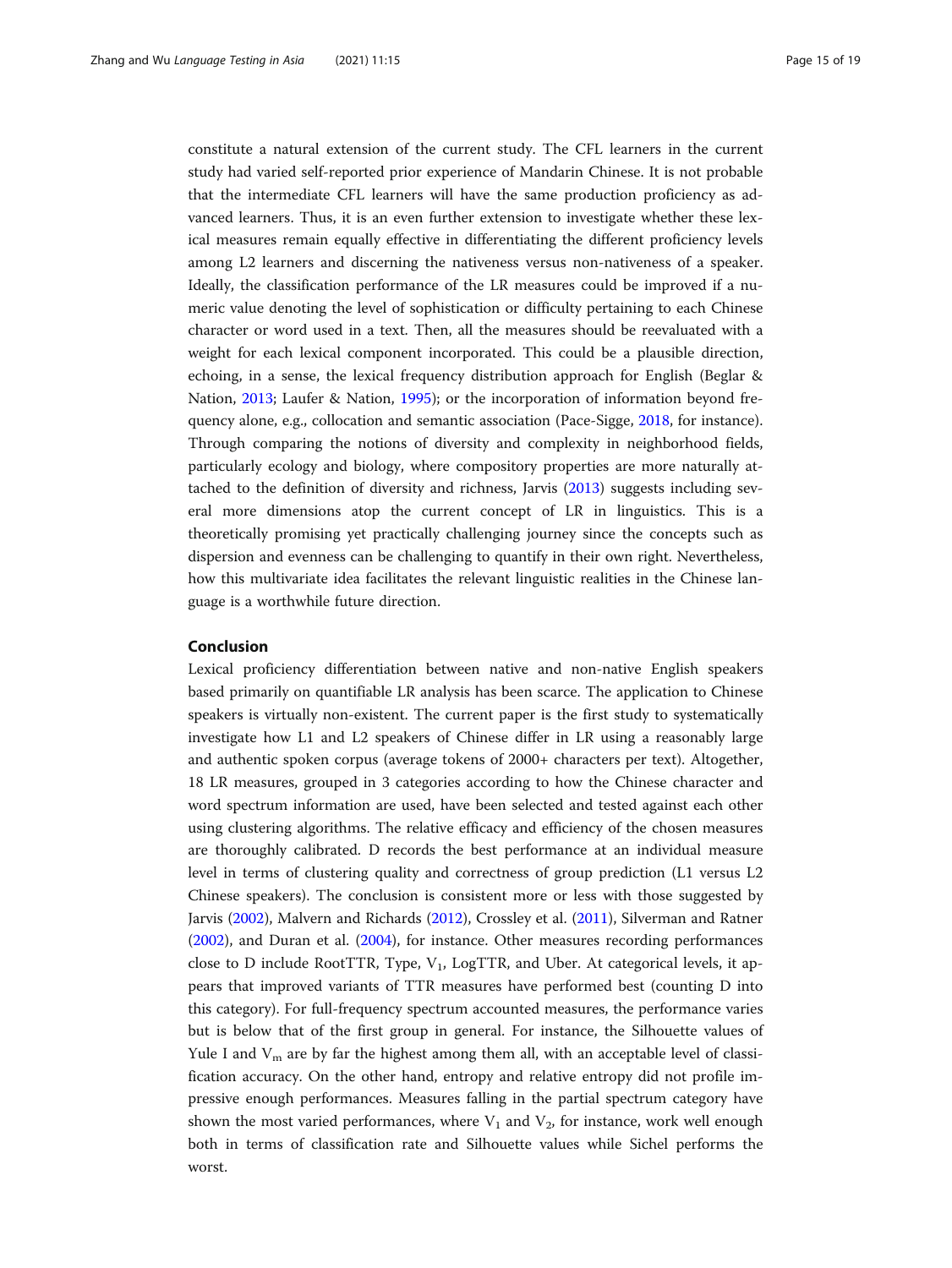<span id="page-15-0"></span>Theoretically, the current study's findings demonstrated that the CFL learners' lexical proficiency, compared to that of Chinese native speakers, can be effectively fathomed, jointly if not single-handedly, by LR indices profiled by the learner's oral discourse. A complete ranking of the effectiveness of all the lexical richness measures for such differentiation tasks was generated, shedding important insights to the ongoing as well emerging lexicon-based researches in a very broad context, including, but not limited to artificial intelligence and natural language processing, for instance. Essentially nonparametric and model-free in nature, the clustering analysis and the algorithm proposed in the current study do not require a prior specification of the percentages of the participants with different language backgrounds. Thus, it may serve as a very robust benchmark scheme to help the researchers in language testing, for instance, to develop and calibrate new LR measures or conduct corpus-based linguistic analysis in a broad sense.

Practically and pedagogically, the current study's findings showed that the LR measures could effectively facilitate, if not completely replace, human assessment of the lexical progress of L2 learners. Some may argue that such a differentiation task might not be very challenging to human raters. But such argument overlooked the fact that human raters may make use of information beyond lexical richness itself such as cohesion patterns, tones and accents, prosodic features, and other sociolinguistic references contained in the oral production to distinguish a non-native speaker from a native one. Whereas when resources to determine the nativeness of a speaker is limited or restricted to the lexical components of their linguistic production, the benefits of the automated LR measures recommended in the current study will prevail, and many times can avoid the inconstancies seen in the ratings across different human raters or those

# Appendix

|                   | Mean silhouette | SD (silhouette) | Number of misspecifications | <b>Classification accuracy</b> |
|-------------------|-----------------|-----------------|-----------------------------|--------------------------------|
| D                 | 0.6611          | 0.1732          | $\overline{2}$              | 96.23%                         |
| Types             | 0.6289          | 0.2187          | 3                           | 94.34%                         |
| RootTTR           | 0.6469          | 0.1539          | 3                           | 94.34%                         |
| $V_1$             | 0.6124          | 0.1933          | 3                           | 94.34%                         |
| Uber              | 0.6431          | 0.1577          | 5                           | 90.57%                         |
| LogTTR            | 0.6318          | 0.1664          | 6                           | 88.68%                         |
| $V_2$             | 0.5876          | 0.1837          | 6                           | 88.68%                         |
| Honore H          | 0.5277          | 0.2022          | 6                           | 88.68%                         |
| $V_1TR$           | 0.4845          | 0.2065          | $\,8\,$                     | 84.91%                         |
| <b>TTR</b>        | 0.5532          | 0.1703          | 10                          | 81.13%                         |
| Tokens            | 0.5408          | 0.1804          | 11                          | 79.25%                         |
| Yule I            | 0.5121          | 0.1773          | 12                          | 77.36%                         |
| RE                | 0.4295          | 0.202           | 16                          | 69.81%                         |
| V <sub>2</sub> TR | 0.5221          | 0.1705          | 16                          | 69.81%                         |
| Yule K            | 0.7028          | 0.189           | 17                          | 67.92%                         |
| $V_{\rm m}$       | 0.7126          | 0.1797          | 17                          | 67.92%                         |
| E                 | 0.4754          | 0.1698          | 18                          | 66.04%                         |
| Sichel S          | 0.4482          | 0.168           | 26                          | 50.94%                         |

**Table 5** Classification performance of the LR measures selected in the study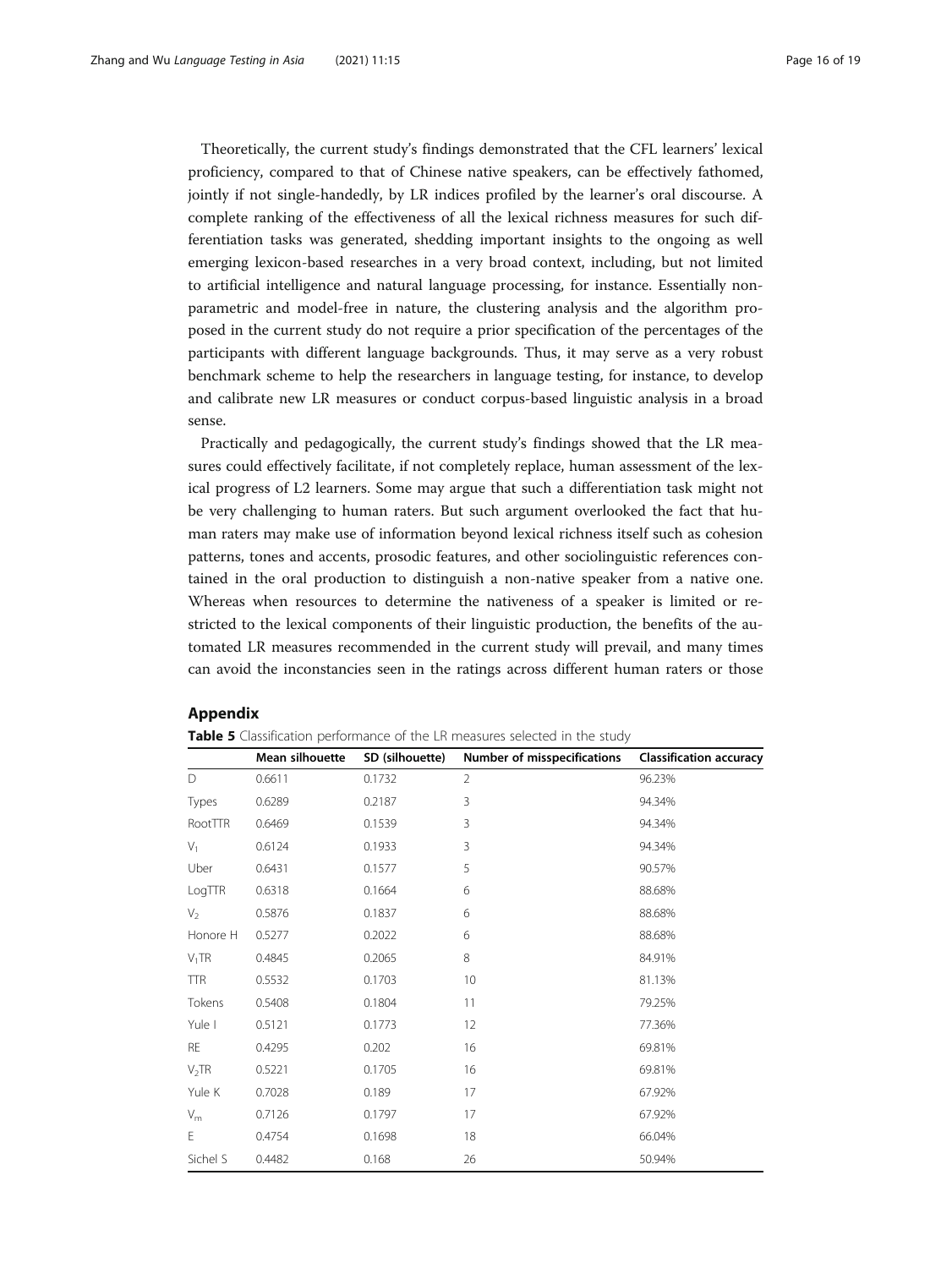<span id="page-16-0"></span>of the same rater across different times. Overall, given the fallibility and surging cost of human ratings, the results reported by the current study should be highly beneficial for L2 educators who strive for a reliable automated rating tool based on lexical information.

#### Abbreviations

L2: Second language; CFL: Chinese as a foreign language; ESL: English as the second language; BJKY: Beijing Mandarin Spoken Corpora; SLA: Second language acquisition; LR: Lexical richness; CLAN: Computerized Language Analysis Program; CHILDES: Child Language Data Exchange System; BCT: Business Chinese Test; SD: Standard deviation; NSD: Normalized standard deviation; CI: Confidence interval

#### Acknowledgements

Not applicable

#### Authors' contributions

WW handled the experiment, collected the raw data, and provided preliminary analysis. YZ proposed the approach to differentiate lexical proficiencies with LR measures, surveyed the literature, analyzed the data, carried out the empirical test, and completed the manuscript writing. Both authors read and approved the final manuscript.

#### Funding

Not applicable Availability of data and materials

Interested researchers may communicate with the corresponding author about the transcribed data for academic research only. Other conditions and limitations may apply.

#### **Declarations**

#### Competing interests

The authors declare that they have no competing interests.

#### Author details

<sup>1</sup>University of Nottingham Ningbo China, Ningbo, China. <sup>2</sup>The Chinese University of Hong Kong, Shatin, Hong Kong

#### Received: 16 February 2021 Accepted: 25 June 2021 Published online: 01 September 2021

#### References

- Akiyama, Y., & Saito, K. (2016). Development of comprehensibility and its linguistic correlates: a longitudinal study of video-mediated telecollaboration. The Modern Language Journal, 100(3), 585–609. [https://doi.org/10.1111/](https://doi.org/10.1111/modl.12338) [modl.12338.](https://doi.org/10.1111/modl.12338)
- Alqahtani, M. (2015). The importance of vocabulary in language learning and how to be taught. International Journal of Teaching and Education, 3(3), 21–34.
- Anderson, R. C., & Freebody, P. (1981). Vocabulary and knowledge. In J. T. Gutrie (Ed.), Comprehension and teaching: Research review, (pp. 77–117). Newark, DE: International Reading Association.
- Beglar, D., & Nation, P. (2013). Assessing vocabulary. The Companion to Language Assessment, 2(10), 72-184.
- Bosker, H. R., Quene, H., Sanders, T., & de Jong, N. H. (2014). The perception of fluency in native and nonnative speech. Language Learning, 64(3), 579–614. <https://doi.org/10.1111/lang.12067>.
- Connor, U. (1984). A study of cohesion and coherence in ESL students' writing. Papers in Linguistics: International Journal of Human Communication, 17(3), 301–316. [https://doi.org/10.1080/08351818409389208.](https://doi.org/10.1080/08351818409389208)
- Crossley, S. A., & McNamara, D. S. (2009). Computationally assessing lexical differences in second language writing. Journal of Second Language Writing, 17(2), 119–135.
- Crossley, S. A., Salsbury, T., & McNamara, D. S. (2011). Predicting the proficiency level of language learners using lexical indices. Language Testing, 29(2), 243–263.
- Daller, H., Van Hout, R., & Treffers-Daller, J. (2003). Lexical richness in spontaneous speech of bilinguals. Applied Linguistics, 24(2), 197–222. <https://doi.org/10.1093/applin/24.2.197>.
- Daller, H., & Xue, H. (2007). Lexical richness and the oral proficiency of Chinese EFL students. In H. Daller, J. Milton, & J. Treffers-Daller (Eds.), Modelling and Assessing Vocabulary Knowledge, (pp. 150–164). Cambridge: Cambridge University Press. [https://doi.org/10.1017/CBO9780511667268.011.](https://doi.org/10.1017/CBO9780511667268.011)
- Déogratias, N. (2011). The relationship between lexical competence, collocational competence, and second language proficiency. English Text Construction, 4(1), 113–145.
- Dugast, D. (1979). Vocabulaire et stylistique. I Théâtre et dialogue. In Travaux delinguistique quantitative. Geneva: Slatkine-Champion.
- Duran, P., Malvern, D., Richards, B., & Chipere, N. (2004). Developmental trends in lexical diversity. Applied Linguistics, 25(2), 220–242. <https://doi.org/10.1093/applin/25.2.220>.
- Ellis, R. (1995). Modified oral input and the acquisition of word meanings. Applied Linguistics, 16(4), 409–435. [https://doi.org/1](https://doi.org/10.1093/applin/16.4.409) [0.1093/applin/16.4.409](https://doi.org/10.1093/applin/16.4.409).
- Ellis, R. (2009). The differential effects of three types of task planning on the fluency, complexity, and accuracy in L2 oral production. Applied Linguistics, 30(4), 474–509. [https://doi.org/10.1093/applin/amp042.](https://doi.org/10.1093/applin/amp042)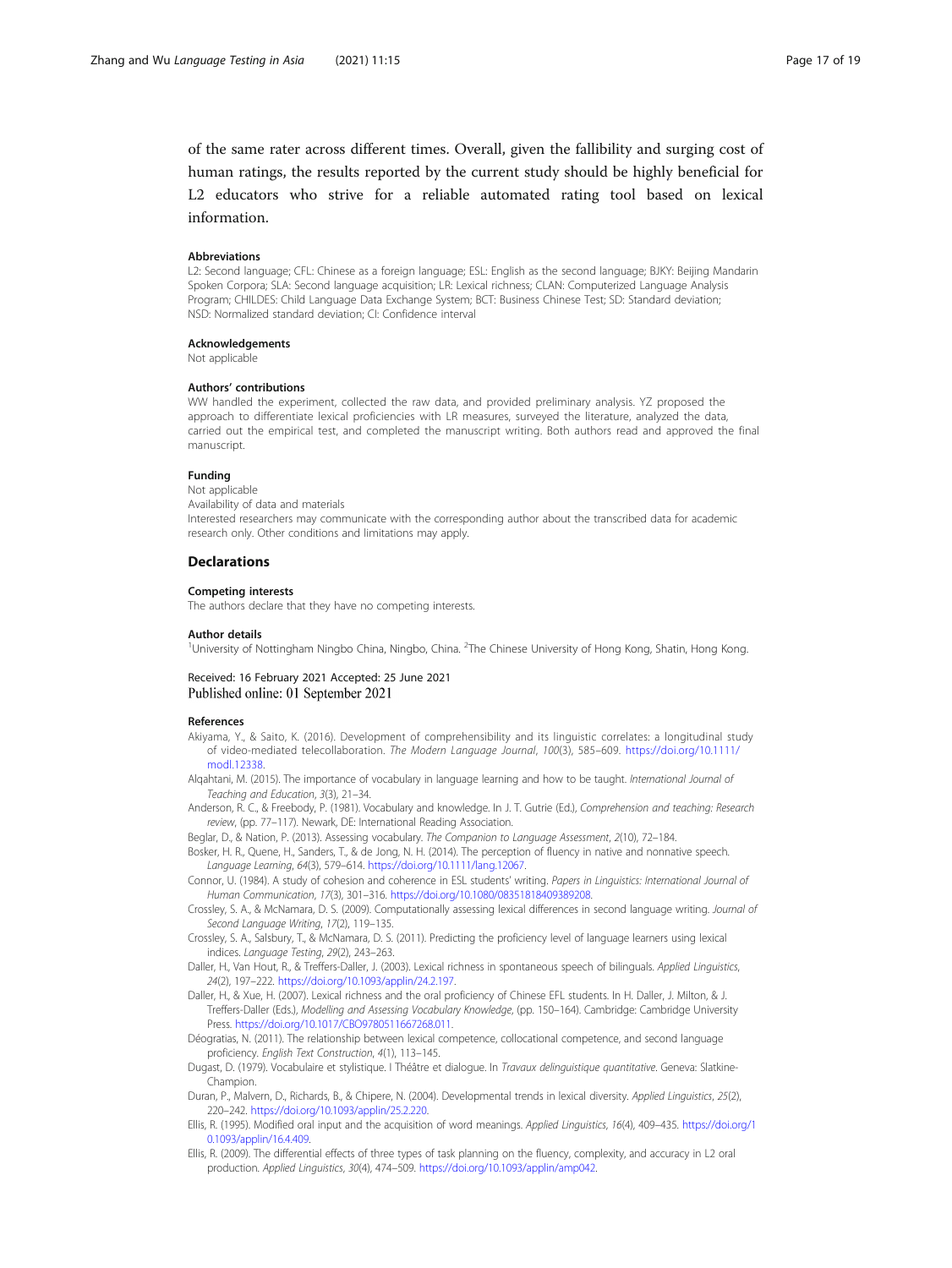<span id="page-17-0"></span>Farahani, A. A. K., Nemati, M., & Montazer, M. N. (2019). Assessing peer review pattern and the effect of face-to-face and mobile-mediated modes on students' academic writing development. Language Testing in Asia, 9(1), 1–24.

Golshaie, R. (2016). A corpus study on identification and semantic classification of light verb constructions in Persian: the case of the light verb xordan 'to eat/collide'. Language Sciences, 57, 21–33. [https://doi.org/10.1016/](https://doi.org/10.1016/j.langsci.2016.05.002)

[j.langsci.2016.05.002](https://doi.org/10.1016/j.langsci.2016.05.002).

Gu, Y. (2019). Vocabulary Learning Strategies. The Encyclopedia of Applied Linguistics, 1–7.

Guiraud, P., 1960. Proble'mes et me´thodes de la statistique linguistique. D. Reidel.

Halliday, M. A. K. (2016). English and Chinese: similarities and differences. Aspects of Language and Learning. [https://doi.org/1](https://doi.org/10.1007/978-3-662-47821-9_6) [0.1007/978-3-662-47821-9\\_6.](https://doi.org/10.1007/978-3-662-47821-9_6)

Hennig, C., Meila, M., Murtagh, F., & Rocci, R. (2015). Handbook of cluster analysis. CRC Press. [https://doi.org/10.1201/b19706.](https://doi.org/10.1201/b19706) Herdan, G. (1960). Quantitative linguistics. London: Butterworth.

Honored, A. (1979). Some simple measures of richness of vocabulary. Association of Literary and Linguistic Computing Bulletin, 7, 172–177.

Hoover, D. L. (2003). Another perspective on vocabulary richness. Computers and the Humanities, 37(2), 151-178. [https://doi.](https://doi.org/10.1023/A:1022673822140) [org/10.1023/A:1022673822140.](https://doi.org/10.1023/A:1022673822140)

Huckin, T., & Coady, J. (1999). Incidental vocabulary acquisition in a second language. Studies in Second Language Acquisition, 21(2), 181–193. <https://doi.org/10.1017/S0272263199002028>.

In'nami, Y., Koizumi, R., & Nakamura, K. (2016). Factor structure of the Test of English for Academic Purposes (TEAP®) test in relation to the TOEFL iBT® test. Language Testing in Asia, 6(1), 1–23.

Jarvis, S. (2002). Short texts, best fitting curves, and new measure of lexical diversity. Language Testing, 19(1), 57–84. [https://](https://doi.org/10.1191/0265532202lt220oa) [doi.org/10.1191/0265532202lt220oa](https://doi.org/10.1191/0265532202lt220oa).

Jarvis, S. (2013). Capturing diversity in lexical diversity. Language Learning, 63, 87-106. [https://doi.org/10.1111/j.1467-9922.2](https://doi.org/10.1111/j.1467-9922.2012.00739.x) [012.00739.x](https://doi.org/10.1111/j.1467-9922.2012.00739.x).

Johansson, V. (2008). Lexical diversity and lexical density in speech and writing: a developmental perspective. Lund Working Papers in Linguistics, 53, 61–79.

Kaufman, L., & Rousseeuw, P. J. (1990). Finding groups in data: an introduction to cluster analysis. Hoboken, NJ: John Wiley & Sons, Inc. [https://doi.org/10.1002/9780470316801.](https://doi.org/10.1002/9780470316801)

Koda (1988). Cognitive process in second language reading: transfer of L1 reading skills and strategies. Second Language Research, 4, 133–156.

Laufer, B., & Nation, I. S. P. (1995). Vocabulary size and use: Lexical richness in L2 written production. Applied Linguistics, 16(3), 307–322. <https://doi.org/10.1093/applin/16.3.307>.

Li, L. (2018). L1 influence on coherence-building skills in L2 Chinese reading. In X. Wen, & X. Jiang (Eds.), Studies on learning and teaching Chinese as a second language, (vol. 1, pp. 86–104). Routledge. [https://doi.org/10.4324/97813](https://doi.org/10.4324/9781351208673-5) [51208673-5](https://doi.org/10.4324/9781351208673-5).

MacWhinney, B. (2007). The TalkBank Project. In J. C. Beal, K. P. Corrigan, & H. L. Moisl (Eds.), Creating and digitizing language corpora: Synchronic databases, (vol. 1, pp. 163–180). Houndmills, UK: Palgrave-Macmillan. [https://doi.org/10.1057/978023](https://doi.org/10.1057/9780230223936_7) [0223936\\_7](https://doi.org/10.1057/9780230223936_7)

Malvern, D., & Richards, B. (1997). A new measure of lexical diversity. In A. Ryan, & A. Wray (Eds.), Evolving models of language, (pp. 58–71). Clevedon, UK: Multilingual Matters.

Malvern, D., Richards, B., Chipere, N., & Duran, P. (2004). Lexical Diversity and Language. In Development: Quantification and Assessment. Palgrave Macmillan. [https://doi.org/10.1057/9780230511804.](https://doi.org/10.1057/9780230511804)

Malvern, D. D., & Richards, B. (2012). Measures of lexical richness. In C. Chapelle (Ed.), The encyclopedia of applied linguistics. Blackwell/Wiley. [https://doi.org/10.1002/9781405198431.wbeal0755.](https://doi.org/10.1002/9781405198431.wbeal0755)

McCarthy, P. M., & Jarvis, S. (2007). vocd: a theoretical and empirical evaluation. Language Testing, 24(4), 459–488. [https://doi.](https://doi.org/10.1177/0265532207080767) [org/10.1177/0265532207080767.](https://doi.org/10.1177/0265532207080767)

Newman, R. S., Rowe, M. L., & Ratner, N. B. (2016). Input and uptake at 7 months predicts toddler vocabulary: the role of child-directed speech and infant processing skills in language development. Journal of Child Language, 43(5), 1158–1173. [https://doi.org/10.1017/S0305000915000446.](https://doi.org/10.1017/S0305000915000446)

Pace-Sigge, M. (2018). How homo economicus is reflected in fiction – a corpus linguistic analysis of 19th and 20th century capitalist societies. Language Sciences, 70, 103-117.

Reynolds, D. W. (1995). Repetition in nonnative speaker writing. Studies in Second Language Acquisition, 17(2), 185–209. [https://doi.org/10.1017/S0272263100014157.](https://doi.org/10.1017/S0272263100014157)

Schmid, M. S. (2010). Language attrition and identity. In S. Han, & E. Poppel (Eds.), Culture and Neural Frames of Cognition and Communication, (pp. 185–205). Springer.

Shannon, C. E. (1951). Prediction and entropy of printed English. Bell System Technical Journal, 30(1), 50–64. [https://doi.org/1](https://doi.org/10.1002/j.1538-7305.1951.tb01366.x) [0.1002/j.1538-7305.1951.tb01366.x.](https://doi.org/10.1002/j.1538-7305.1951.tb01366.x)

Shin, D. (2019). Analyzing media discourse on the development of the National English Ability Test (NEAT) in South Korea. Language Testing in Asia, 9(1), 1–14.

Sichel, H. S. (1975). On a distribution law for word frequencies. Journal of the American Statistical Association, 70, 542–547. Silverman, S., & Ratner, N. B. (2002). Measuring lexical diversity in children who stutter: application of vocd. Journal of Fluency Disorders, 27(4), 289–304. [https://doi.org/10.1016/S0094-730X\(02\)00162-6.](https://doi.org/10.1016/S0094-730X(02)00162-6)

Siskova, Z. (2012). Lexical richness in EFL students' narratives. University of Reading Language Studies Working Papers, 4, 26–36. Skehan, P. (2009). Modelling second language performance: integrating complexity, accuracy, fluency, and lexis. Applied Linguistics, 30(4), 510–532. <https://doi.org/10.1093/applin/amp047>.

Smith, J. A., & Kelly, C. (2002). Stylistic constancy and change across literary corpora: Using measures of lexical richness to date works. Computers and the Humanities, 36(4), 411–430. <https://doi.org/10.1023/A:1020201615753>.

Sultana, N. (2019). Language assessment literacy: an uncharted area for the English language teachers in Bangladesh. Language Testing in Asia, 9(1), 1–14. <https://doi.org/10.1186/s40468-019-0077-8>.

Tweedie, F., & Baayen, R. (1998). How variable may a constant be? Measures of lexical richness in perspective. Computers and the Humanities, 32(5), 323–352. [https://doi.org/10.1023/A:1001749303137.](https://doi.org/10.1023/A:1001749303137)